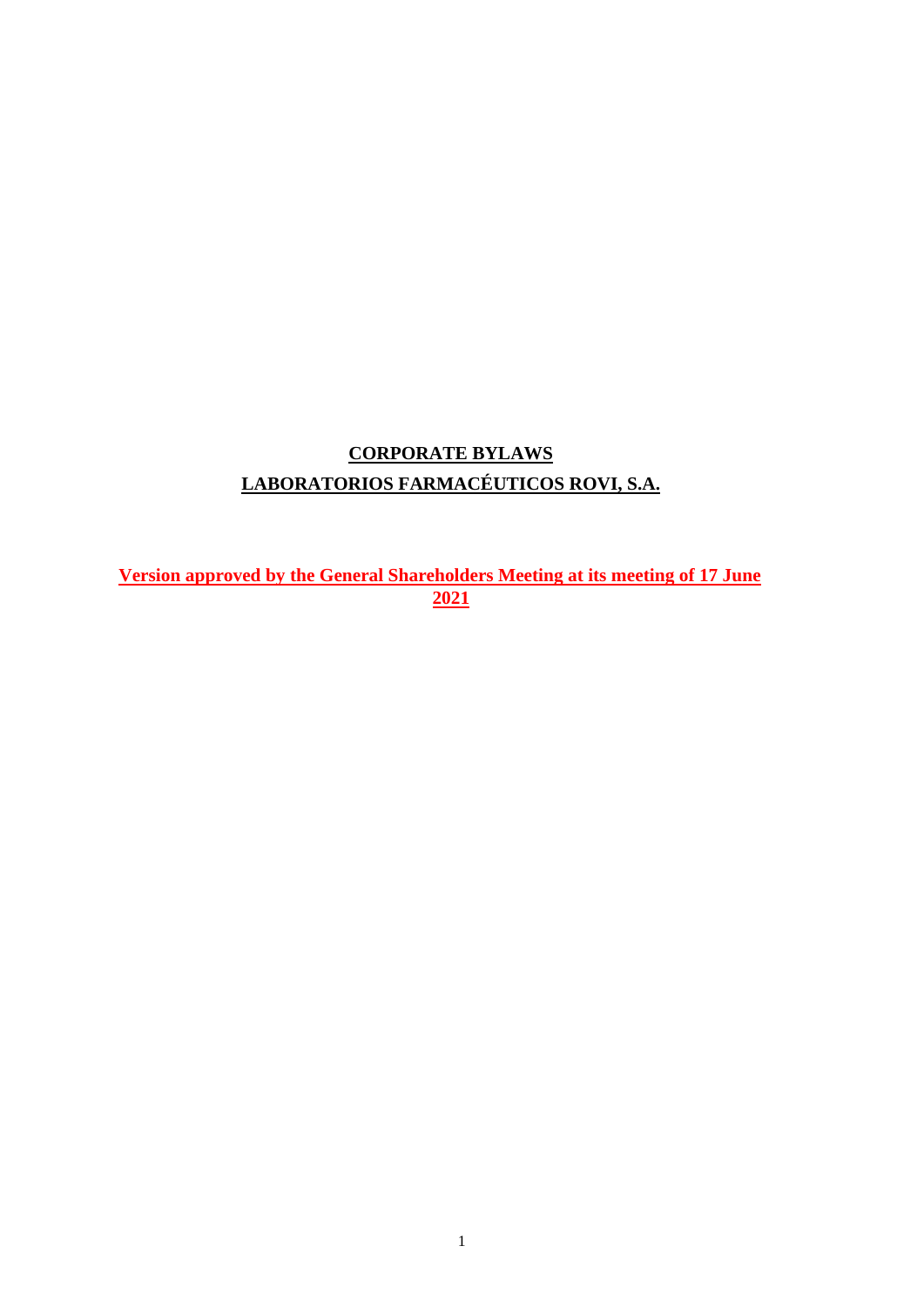# **CORPORATE BYLAWS LABORATORIOS FARMACÉUTICOS ROVI, S.A.**

# **TITLE I.- COMPANY NAME, PURPOSE, DURATION Y REGISTERED ADDRESS**

# **Article 1.- Company name**

The Company's name is LABORATORIOS FARMACÉUTICOS ROVI, S.A. (the "**Company**").

# **Article 2.- Corporate purpose**

The Company's corporate purpose is:

- a) The purchase, manufacture, storage, marketing and intermediation related to the sale of all classes of medicines, health products and pharmaceutical products, as well as all kinds of raw materials used in preparing these medicines, health products and pharmaceuticals products, including any other complementary or subsidiary activity derived from or resulting in these activities.
- b) The purchase, manufacture, storage, marketing and intermediation in the sale of all cosmetic, chemical, biotechnological and food products, as well as diagnostic devices for human use, veterinary, agrochemical and food use, together with all classes of tools, ancillary devices and accessories for the chemical, pharmaceutical and clinical industry, including any other complementary or subsidiary activity derived or resulting in these activities.
- c) Research into the principles and products referred to in points a) and b) above.
- d) The purchase, sale, rental, subdivision and urban development of plots, land and properties of any kind, including building on them and transfer of ownership, either in full, in part, or as commonhold.
- e) Direction and management of the Company's holding in the share capital of other entities, through the appropriate organisation of personal and material resources.

The Company may engage in the activities forming its corporate purpose in full or in part; either directly, by itself, or indirectly, by holding shares, equity holdings or any other rights or interest in companies or other entities with or without a legal personality, resident in Spain or abroad, dedicated to the same or similar activities as those included in the Company's purpose.

# **Article 3.- Registered office**

The registered office is in Madrid, at calle Julián Camarillo 35, which is the location of the place of the Company's central administration and management.

The Board of Directors may move the registered office within Spain, or establish, remove or transfer the manufacturing, commercial, administrative or storage establishments, agencies, representative offices, delegations or branches, to any point in Spain or abroad.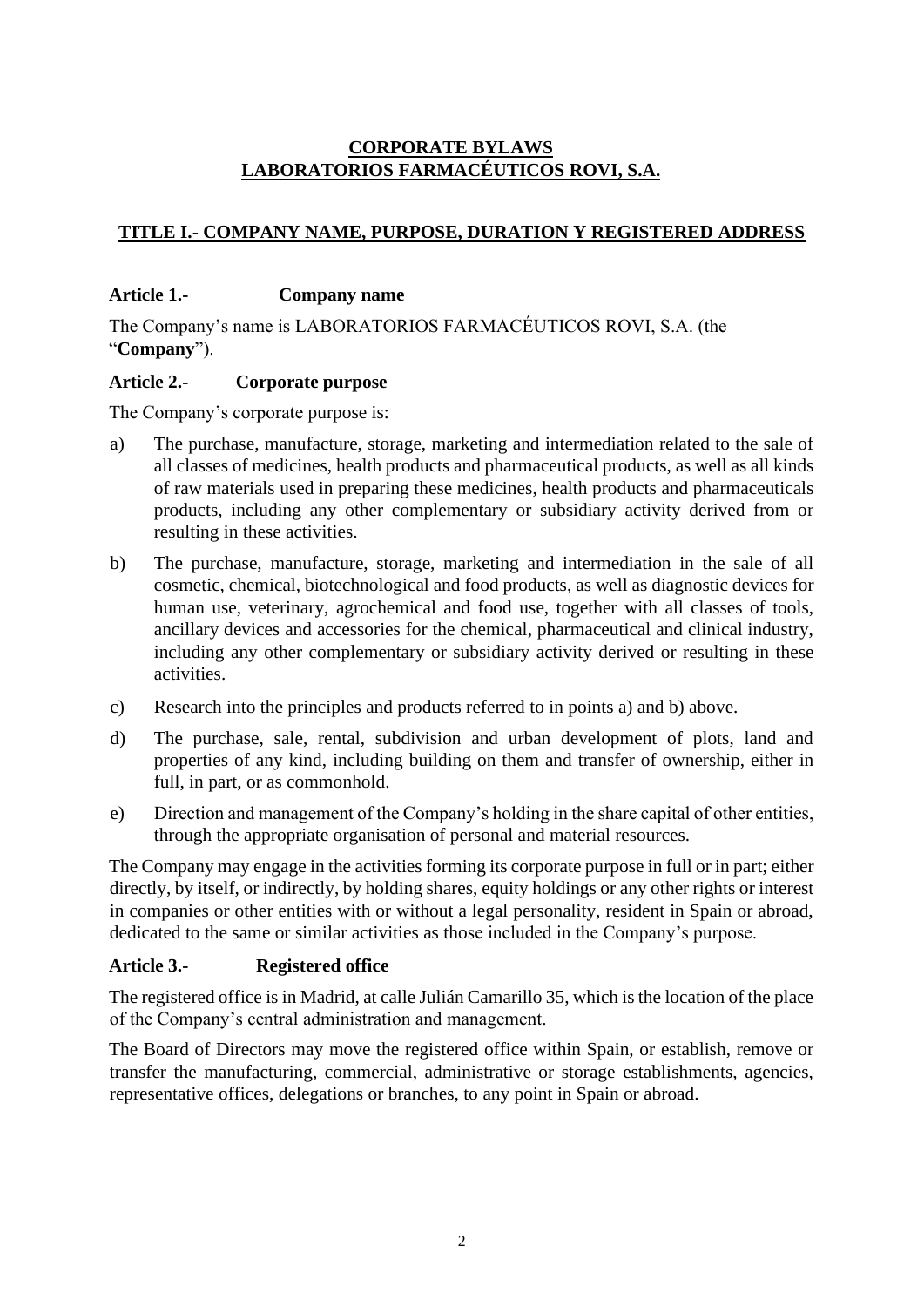# **Article 4.- Duration**

The Company has been formed for an indefinite term. It began its operations on the date the memorandum of association.

# **TITLE II.- SHARE CAPITAL AND SHARES**

#### **Article 5.- Share capital and shares**

The share capital is 3,364,137.90 euros. It is divided into 56,068,965 ordinary shares with a par value of 0.06 euros each, belonging to a single class and series. All the shares are fully subscribed and paid, and all grant their holders the same political and economic rights.

#### **Article 6.- Form of the Shares**

The shares are book-entry securities and are constituted as such by virtue of registration in the corresponding accounting records. They will be governed by the Stock Market Act *(Ley de Mercado de Valores*) and other additional provisions.

The legitimisation for the exercise of the rights of the shareholders, including transfer, is obtained through registration in the accounting records, which presumes legitimate ownership and allows the registered owners to require that the Company recognises them as shareholders. Legitimisation may be accredited by the appropriate certificates issued by the entity responsible for maintaining the corresponding accounting records.

If the Company makes any payment in favour of the person who appears as owner in the accounting records, the Company will be released from the corresponding obligation, even though the latter is not the beneficial owner of the shares, provided that the action is carried out in good faith and blamelessly.

If the person who appears legitimated in the book entries of the accounting records is legitimate in virtue of a fiduciary title or other of a similar obligation, the Company may require him to reveal the identity of the beneficial owners of the shares, as well as the any acts of transfer and liens over them.

#### **Article 7.- Shares without voting rights**

The General Meeting may agree to issue shares without voting rights with a par value not greater than half the paid-up share capital.

The owners of shares without voting rights shall have the right to receive a minimum dividend paid for each share without voting rights, which must be agreed by the General Meeting; once the minimum dividend has been agreed, the holders of the shares without voting rights shall have the right to the same dividend as corresponds to ordinary shares.

#### **Article 8.- Condition of shareholder: rights inherent to this condition**

A share confers on its legitimate holder the condition of shareholder, and implies the acceptance by the holders of these Bylaws and the resolutions validly adopted by the Company's governing bodies, while entitling them to exercise the rights inherent to their condition under these Bylaws and the law.

Under the terms established by law, and except for cases legally provided for, shares confer on their owners at least the following rights: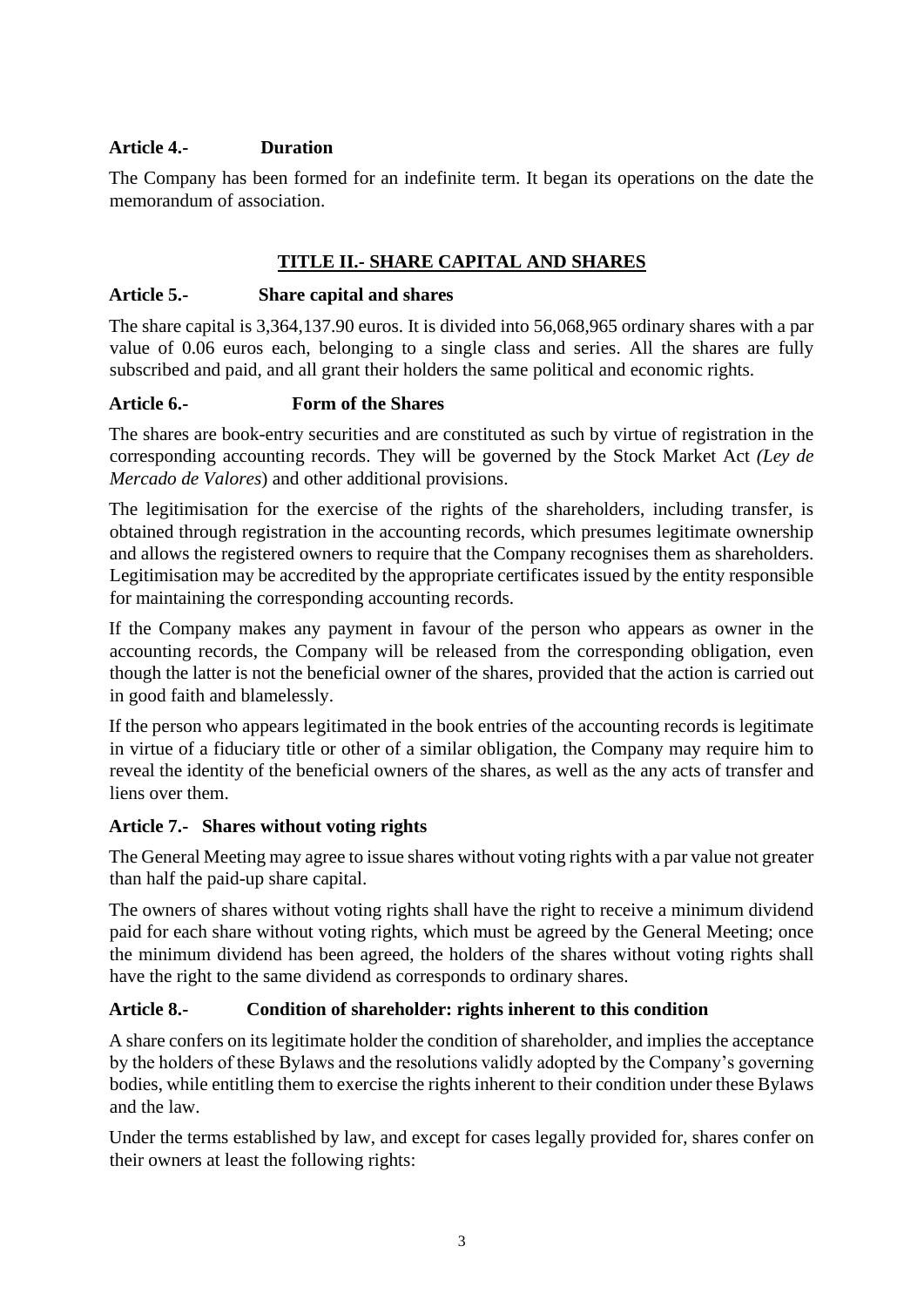- a) Participation in the appropriation of corporate earnings and in the equity resulting from liquidation.
- b) Pre-emptive rights in the issuance of new shares or debentures convertible into shares.
- c) Attendance and vote at General Meetings under the terms established in these Bylaws and right to challenge corporate resolutions.
- d) The right to vote may not be exercised by shareholders who are in past-due in payment of pending outlays, or with respect to any shares without voting rights.
- e) Information, in the legally established terms.

# **Article 9.- Co-ownership of shares**

The shares are indivisible. The co-owners of a share are jointly and severally liable to the Company for any obligations derived from their status of shareholders, and must designate a single person to exercise in their name the rights inherent to said status. The identity of this person must be notified to the Company as necessary. Any jointly owned shares will also be registered in the corresponding accounting records in the name of all the co-owners. The same rule will apply to the other cases of co-ownership of rights over shares.

# **Article 10.- Usufruct of shares**

In the case of usufruct of shares, the status of shareholder lies with the bare owner, but the usufructuary will have the right in all cases to the dividends agreed by the Company during his usufruct. The usufructuary is obliged to facilitate the exercise of the bare owner's rights. The relations between the usufructuary and bare owner will be governed by the document creating the usufruct, or where necessary, by the law.

#### **Article 11.- Pledging shares**

In the case of pledged shares, the owner of the shares will exercise the rights of shareholder.

The pledgee will be obliged to grant the owner of the shares the exercise of the rights derived his status as shareholder of the Company, and this status must appear in the document by which the pledge is established.

If the owner of the shares breaches his obligation to pay the subscribed shares, the pledgee may comply with this obligation himself or enforce the pledge.

#### **Article 12.- Seizure of shares**

In the case of seizure of shares, the provisions included in the above article will be observed, provided that it is possible and is not incompatible with the specific rules on seizure.

#### **Article 13.- Transfer of shares**

Shares and the economic rights that derive from them, including pre-emptive rights, are freely transferrable by all means accepted by law.

Transfer of new shares may not be made before the capital increase has been registered in the Commercial Registry.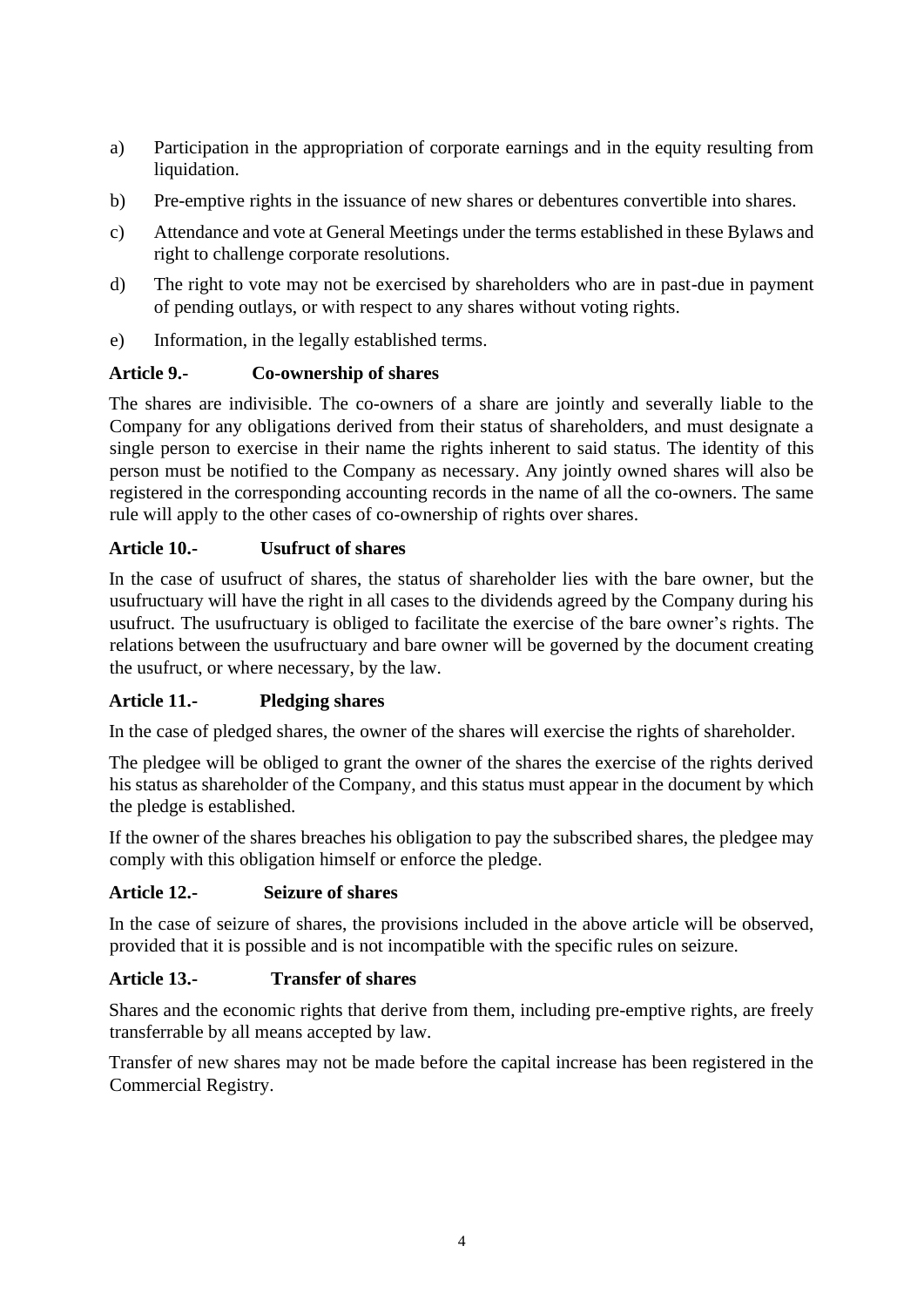# **Article 14.- Disbursements pending**

In the case of partially disbursed shares, the shareholder must pay the portion not disbursed, either in cash or not, in the form and within the term determined by the administrative body.

The shareholder defaulting on payment of the pending disbursements may not exercise the right to vote.

In the case of transfer of shares with disbursements pending, the acquirer will be liable jointly and severally for payment, together with all the other transferers. The liability of the transferers will last for three years counting from the date of the respective transfer.

# **TITLE III.- CAPITAL INCREASE AND DECREASE**

# **Article 15.- Capital increase**

A capital increase may be carried out by the issue of new shares or by increasing the par value of existing shares. In both cases, the exchange value may consist of monetary contributions, including offsetting against loans, non-monetary contributions or the transformation of available surpluses or reserves. The capital may be increased against new contributions and in part against available reserves.

When the capital increase has not been fully subscribed within the deadline set for this purpose, it will be increased by the amount actually subscribed, unless otherwise stipulated in the resolution.

#### **Article 16.- Authorised capital**

The General Meeting may delegate to the administrative body the power to agree on one or more share capital increases up to a specific amount, with the timing and amount it decides, and within the limitations established by law. The delegation may include the power to exclude preemptive rights, which may not affect more than 20% of the share capital at the time of authorisation.

The General Meeting may also delegate to the administrative body the power to determine the date on which the resolution for a capital increase, once adopted, must be implemented, and to define the conditions on any matters not provided for by the General Meeting.

# **Article 17.- Withdrawal of pre-emptive rights**

The General Meeting or, where necessary the Board of Directors which agrees on the capital increase, may agree the total or partial withdrawal of pre-emptive rights on the grounds of corporate interest.

In particular, the corporate interest may justify the withdrawal of pre-emptive rights when necessary to facilitate (i) the acquisition by the Company of assets (including shares or holdings in companies) used to carry out the corporate purpose; (ii) the placement of new shares on capital markets to allow access to sources of finance; (iii) fund gathering through the use of placement techniques based on prospection of demand to maximise the issue price of the shares; (iv) the incorporation of an industrial or technological partner; (v) the implementation of employee remuneration schemes through the delivery of the Company's shares or options on the shares; and (vi) in general, any transaction that is beneficial to the Company, always subject to legal requirements.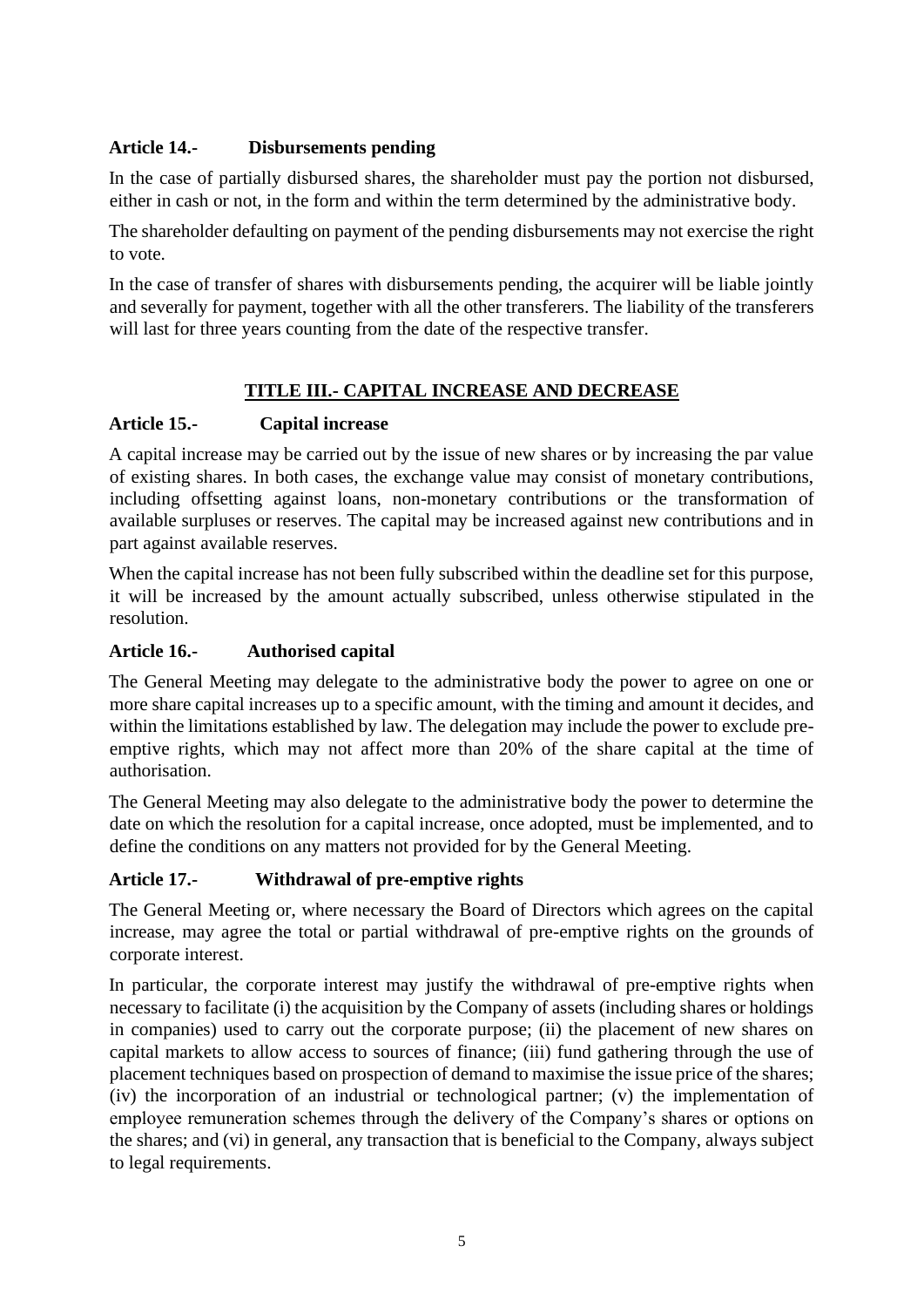#### **Article 18.- Capital decrease**

A capital decrease may be carried out by reducing the par value of the shares, by their redemption or a reverse share split to exchange them; in these cases, its purpose may be to return of the value of contributions, cancelling of unpaid contributions of called-up share capital, the establishment or increase of reserves or the re-establishment of the balance between capital and corporate assets.

#### **TITLE IV.- DEBENTURES**

#### **Article 19.- Issuance of debentures**

The Company may issue debentures in the terms established by law.

The Board of Directors will have the power to agree the issue and admission to trading of debentures, and also to agree on providing underwriting for their issue.

The General Shareholders' Meeting will have the power to agree on the issue of debentures convertible into shares or debentures that give the debenture holders a share in corporate earnings.

The General Meeting may delegate its power to issue debentures to the administrative body. It may also authorise it to determine the time when the agreed issuance should be carried out and to set the other conditions not included in the resolution of the General Meeting.

#### **Article 20.- Convertible and exchangeable debentures**

Convertible and/or exchangeable debentures may be issued with a fixed exchange (determined or determinable) or with a variable exchange.

The pre-emptive right of convertible debentures may be withdrawn in accordance with legal rules and the Bylaws applicable to the withdrawal of the pre-emptive share rights.

#### **Article 21.- Other securities**

The Board of Directors may issue promissory notes, warrants or other negotiable securities other than those included in the above articles, provided they comply with the requirements established by applicable law.

The Board of Directors may also underwrite the issues of securities made by its subsidiaries.

#### **TITLE V.- CORPORATE GOVERNANCE AND ADMINISTRATION**

#### **Article 22.- Corporate bodies**

The Company's governing bodies are the General Shareholders' Meeting and the Board of Directors, which have the respective powers assigned to them by these Bylaws. These powers may be the delegated in the form and to the extent determined herein.

The powers that have not been assigned to the General Meeting by law or by the Bylaws correspond to the administrative body.

The regulation by law and the Bylaws of these bodies will be implemented and supplemented by the Regulation of the General Meeting and the Regulation of the Board of Directors,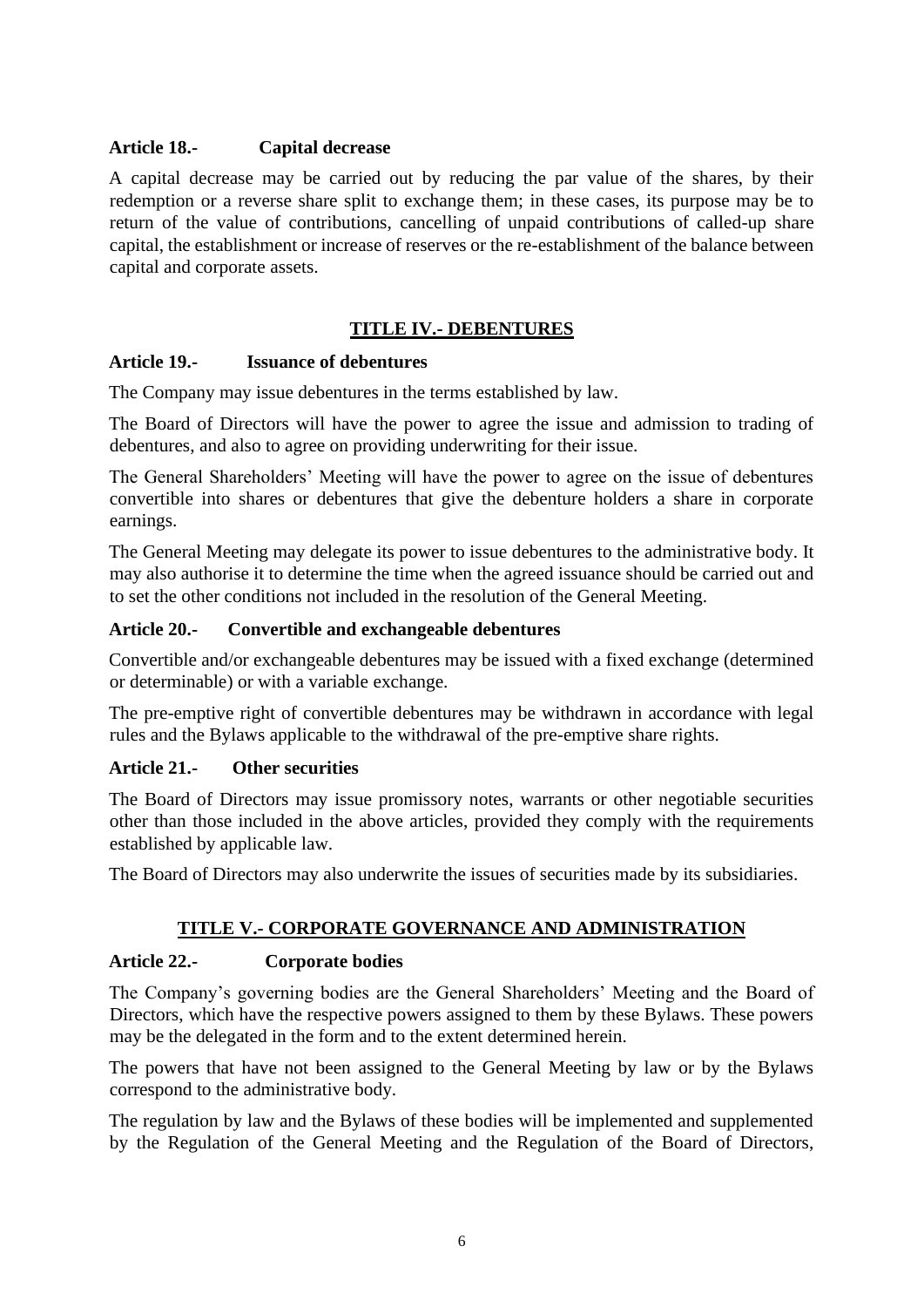respectively. Any amendments in the form of updates must be approved by a majority at a meeting of each of the aforementioned bodies, constituted under law.

### **SECTION I.- GENERAL SHAREHOLDERS' MEETING**

### **Article 23.- General Shareholders' Meeting**

The General Shareholders' Meeting, duly called and constituted, represents all the shareholders, all of whom will be subject to its decisions with respect to issues within its powers, including for the non-assenting and non-attending shareholders, without prejudice to the right to dissent established by law.

The General Shareholders' Meeting is governed by law, the Bylaws and the Regulation of the General Shareholders' Meeting, which completes and develops the regulations in the law and Bylaws on matters relating how it is called, preparation, procedure and operation, as well as the exercise of the shareholders' rights of information, attendance, representation and voting. The Regulation of the General Meeting must be approved by the latter, at the request of the administrative body.

# **Article 24.- Classes of General Meetings**

The General Shareholders' Meetings may be ordinary or extraordinary.

The Ordinary General Shareholders' Meeting must meet within the first six months of each fiscal year to approve, if appropriate, the corporate management and financial statements for the previous year, and to decide on the appropriation of earnings, without prejudice to its power to deal with and decide on any other issue that appears on the agenda. The Ordinary General Shareholders' Meeting will be valid even if it has been called or is held outside the period stipulated above.

Any General Meeting that is not included in the above category will be considered an Extraordinary General Shareholders' Meeting. It will meet whenever called by the Company's Board of Directors at its own initiative or acting on a request from shareholders holding at least three per cent of the share capital. Their request must specify the issues to be dealt with at the General Meeting.

# **Article 25.- Calling the General Meetings**

The General Meetings will be called by the Board of Directors through a public notice published in (i) the Official Gazette of the Commercial Registry or in one of the dailies with the biggest circulation in Spain; (ii) the Company's website; and (iii) the website of the Comisión Nacional del Mercado de Valores (National Securities Market Commission - CNMV), at least one month before the date set for holding the General Meeting.

The Ordinary General Meeting may agree by express resolution, with the majorities required by law, to reduce the advance notice for calling the Extraordinary General Meetings to a minimum of fifteen days, provided that shareholders are offered the effective possibility of exercising their vote remotely. This resolution shall not be valid beyond the date on which the next General Meeting is held.

The notice calling the meeting must include a number of legally established items, including whether the meeting is ordinary or extraordinary, the Company's name, the date, time and place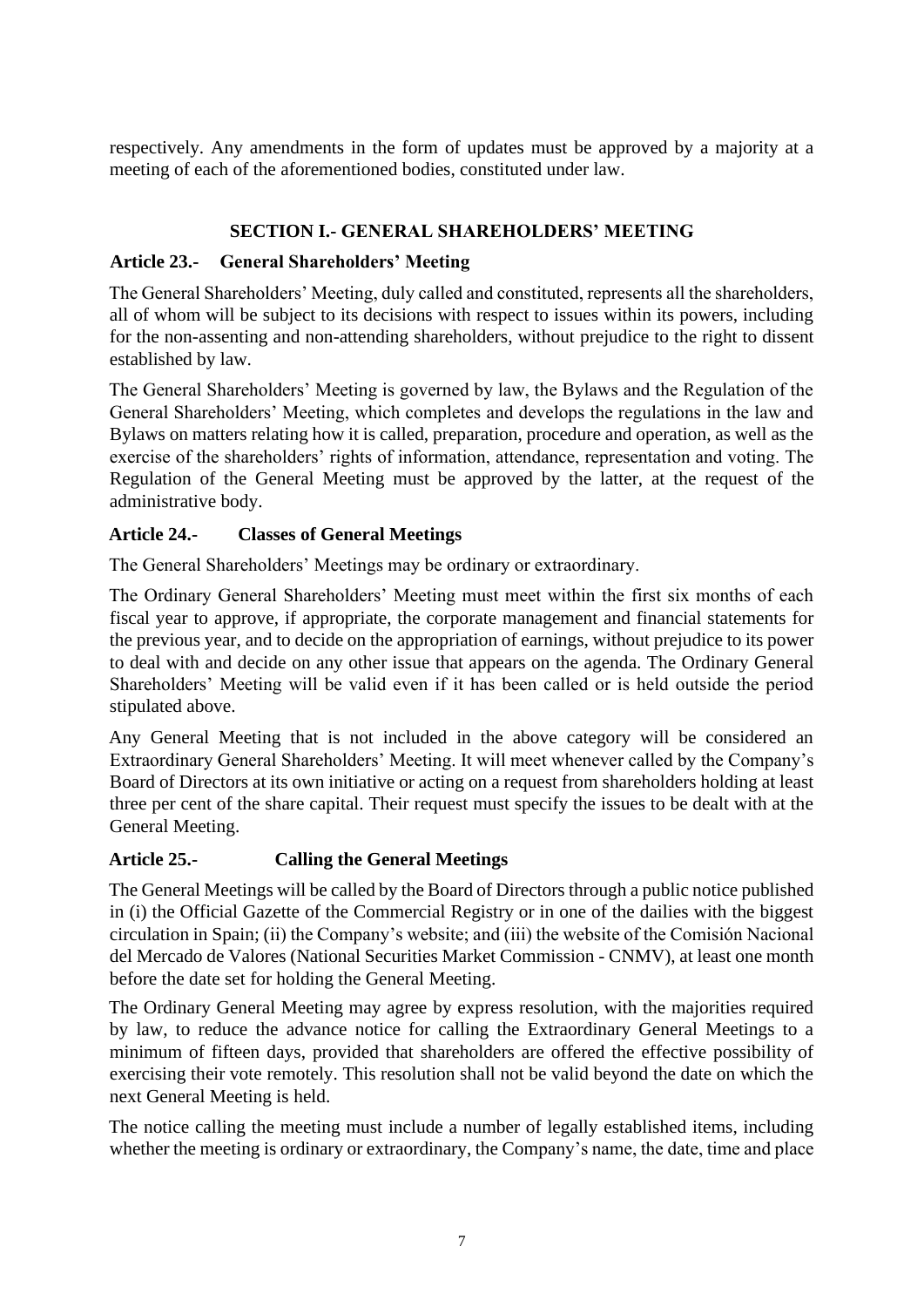it is to be held, as well as the agenda, which must be drafted clearly and precisely, including all the items that will be deliberated, the way in which the General Meeting will be held, establishing whether it will be in person or remotely, whether remote attendance will be permitted, or whether it will be exclusively remote, pursuant to article 25 bis below, and other matters that may be included under the provisions of the Regulation of the General Meeting. The notice may also include the date on which the meeting will be held at the second quorum call, if appropriate. There must be a period of at least twenty-four hours between the first and second call.

In addition to the above, the notice calling the General Meeting must include not only the items generally required by law, but the date by which the shareholders must have registered the shares in their name in order to be eligible to participate and vote at the General Meeting, the location and form in which the full text of the documents and proposed resolutions may be obtained, and the address of the Company's website where the information is available. The notice must also include clear and precise information on the procedures to be followed by the shareholders who wish to participate and vote at the General Meeting.

Shareholders representing at least three per cent of share capital can request the publication of a supplement to the notice calling an Ordinary General Shareholders' Meeting, including one or more items on the agenda, provided that the new items include a justification or, where applicable, a justified proposed resolution. This right must be exercised by due notification at the Company's registered address within five days of the publication of this notice.

The supplementary notice must be published at least fifteen days prior to the scheduled date for holding the General Meeting. Failure to publish the supplementary notice within the legally applicable deadline shall constitute grounds for challenging the General Meeting.

Likewise, shareholders representing at least three per cent of share capital can, within the same five days of the publication of the notice, submit justified proposed resolutions on matters already included or which must be included on the Agenda of the General Meeting. The Company must ensure these proposed resolutions and any attached documentation are made known to the rest of the shareholders.

If the duly called General Meeting is not held at the first call, and the date of the second call is not included in the notice, the second call must be announced, with the same agenda and the same publicity requirements as the first, within the fifteen days following the date of the General Meeting not held and at least ten days before the date of the meeting.

The administrative body must also call the General Meeting when requested by one or more shareholders who own at least three per cent of the share capital. This request must include the matters to be dealt with by the General Meeting. In this case, the General Meeting must be called for within two months of the date following the date on which the administrative body has been requested to call it by notarial document. The administrative body must also include on the agenda any matter or matters which may have been included in the request.

Any court call of General Meetings will follow the provisions of the law.

#### **Article 25 bis.- Exclusively remote General Meeting**

The Board of Directors may decide, under the conditions provided by applicable law, to hold the General Meeting by exclusively remote means, without the attendance in person of the shareholders or their proxies.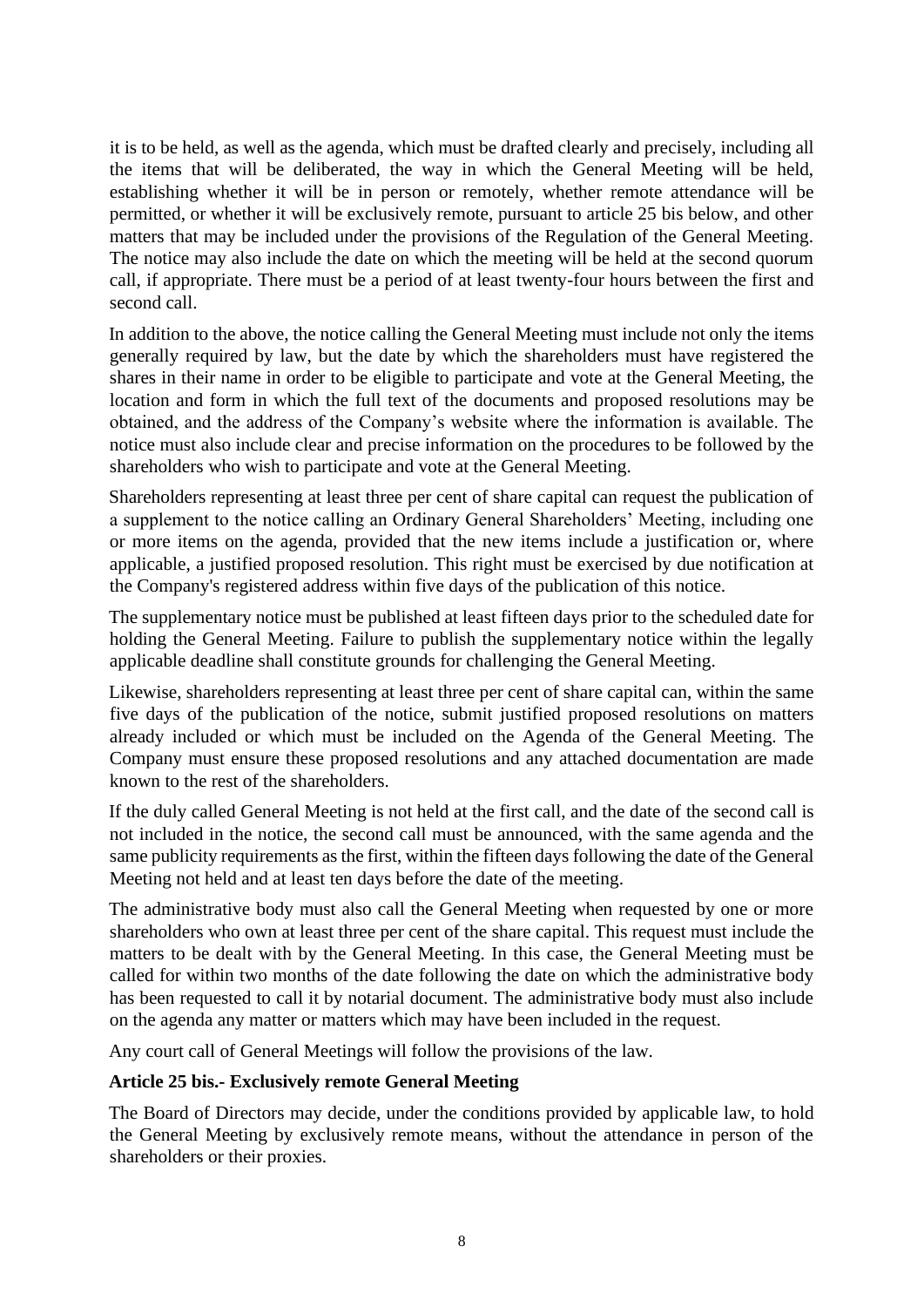Holding the General Meeting by exclusively remote means will in all cases depend on duly guaranteeing the identity and legitimacy of the shareholders and their proxies, and on all those attending being able to participate effectively at the meeting through the remote means of communication permitted at any time by applicable law, whether to exercise in real time the corresponding rights to contribution, information, proposals and voting, or to follow the contributions of the other persons attending by the means indicated above, taking into account the state of the technology and Company's circumstances, in particular the number of its shareholders.

# **Article 26.- Place and time of the meeting**

The General Meeting will be held at the place indicated in the notice calling the meeting within the municipality in which the Company has its registered office. A General Meeting which is held by exclusively remote means shall be understood to be held at the registered office.

The General Meeting may agree its own postponement for one or more days at the proposal of its directors or a number of shareholders who attend the meeting and represent at least a quarter of the share capital. Whatever the number of its sessions, the General Meeting shall be considered as a single session, and one set of minutes shall be taken for all the sessions. The General Meeting may also be suspended temporarily in the cases and manner specified in its Regulation.

# **Article 27.- Constitution**

The Ordinary or Extraordinary General Shareholders' Meeting will be deemed quorate at the first quorum call when the shareholders present or represented hold at least twenty-five per cent of the subscribed share capital with voting rights; and at the second quorum call, it will be deemed quorate whatever the share capital present.

However, for the Ordinary or Extraordinary General Shareholders' Meeting to be able to agree validly on a capital increase or decrease and any other amendment of the Bylaws, the issue of debentures within the scope of its powers, the withdrawal or limitation of pre-emptive rights to new shares, and the transformation, merger, spin-off or global assignment of assets and liabilities and move of the registered office abroad, will require at the first call the attendance of at least fifty per cent of the subscribed capital with voting rights present or represented. At the second call, twenty-five per cent of the capital will be sufficient.

The shareholders with a right to attend who cast their vote remotely under in the terms indicated in article 32 below will be considered present for the purpose of the quorum of the General Meeting in question.

Any absences occurring once the General Meeting has been constituted will not affect its validity.

#### **Article 28.- Universal Meeting**

The General Meeting shall be understood to be called and duly quorate to hear and resolve any matter, provided that all the share capital is present and those attending unanimously accept it should be held.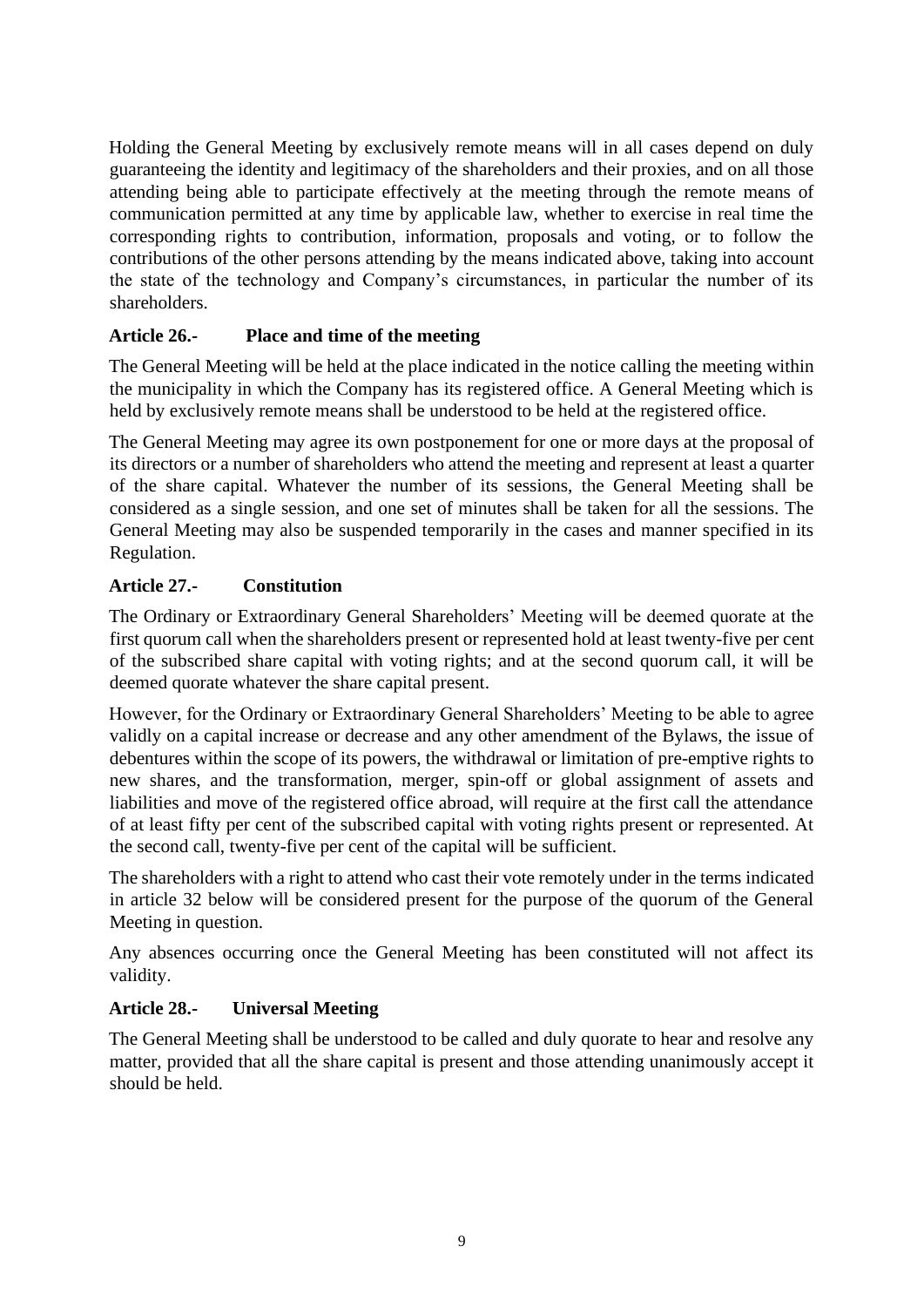# **Article 29.- Right of attendance**

The shareholders can attend the General Meeting whatever the number of shares they own, provided that they have been duly legitimised before the General Meeting is held. Their legitimacy will be certified by a corresponding personal attendance card that certifies them as shareholders by law, indicating the number, class and series of the shares they own, as well as the number of votes they can cast. The legitimisation of the shareholders may also be certified by any other equivalent means provided for accreditation and participation by remote means, under the Regulation of the General Meeting, the notice calling the meeting and the procedural rules approved, where appropriate, by the Board of Directors within the scope of its powers.

To be entitled to attend the General Meeting the shareholders must have their ownership of the shares registered in the corresponding book entry in the accounts five days before the date on which the General Meeting is held, and be provided with the corresponding attendance card or document that accredits them as shareholders under the law. Attendance by remote means must at all times guarantee the identity and legitimacy of the shareholders.

The members of the Board of Directors must attend the General Meetings, in person or remotely, although if any of them does not attend for any reason this will not in any case prevent the General Meeting from being validly quorate.

The Chairperson of the General Meeting may authorise the attendance in person or remotely of the Company's executives, managers, experts or any other persons who have an interest in the good running of corporate matters, and to invite any persons he or she considers appropriate.

# **Article 30.- Attendance by proxies at the General Meetings**

Notwithstanding the ability of shareholders who are legal persons to attend through the person who has the power to represent them, any shareholder with the right to attend may be represented at the General Meeting in the terms established by the Board of Directors, by any person, whether or not a shareholder in the Company. This proxy must be granted in writing or by means of remote communication, as determined by the administrative body that duly guarantees the identity of the person represented and the proxy; and in particular for each General Meeting, in the terms and within the scope established by law and the Regulation of the General Meeting.

The Chairperson of the General Meeting or the persons designated by him are understood to be empowered to determine the validity of the proxies granted, and compliance with the attendance requirements of the General Meeting; and to admit or reject the validity of the attendance card, proxy and remote vote or document certifying attendance or representation, and of the equivalent means provided for certification and participation by remote means.

The provisions of the preceding paragraphs will not be applicable if the proxy is the spouse, ancestor or descendant of the principal; or when the proxy has a general power of attorney granted in a public deed with the power to administer all the principal's assets in Spain.

The proxy may always be revoked, and attendance by the represented party at the General Meeting shall be deemed to revoke the proxy.

#### **Article 31.- Right to information**

From the date of publication of the notice calling the General Meeting and until the fifth day before the General Meeting is held, both inclusive, the shareholders may request the Board of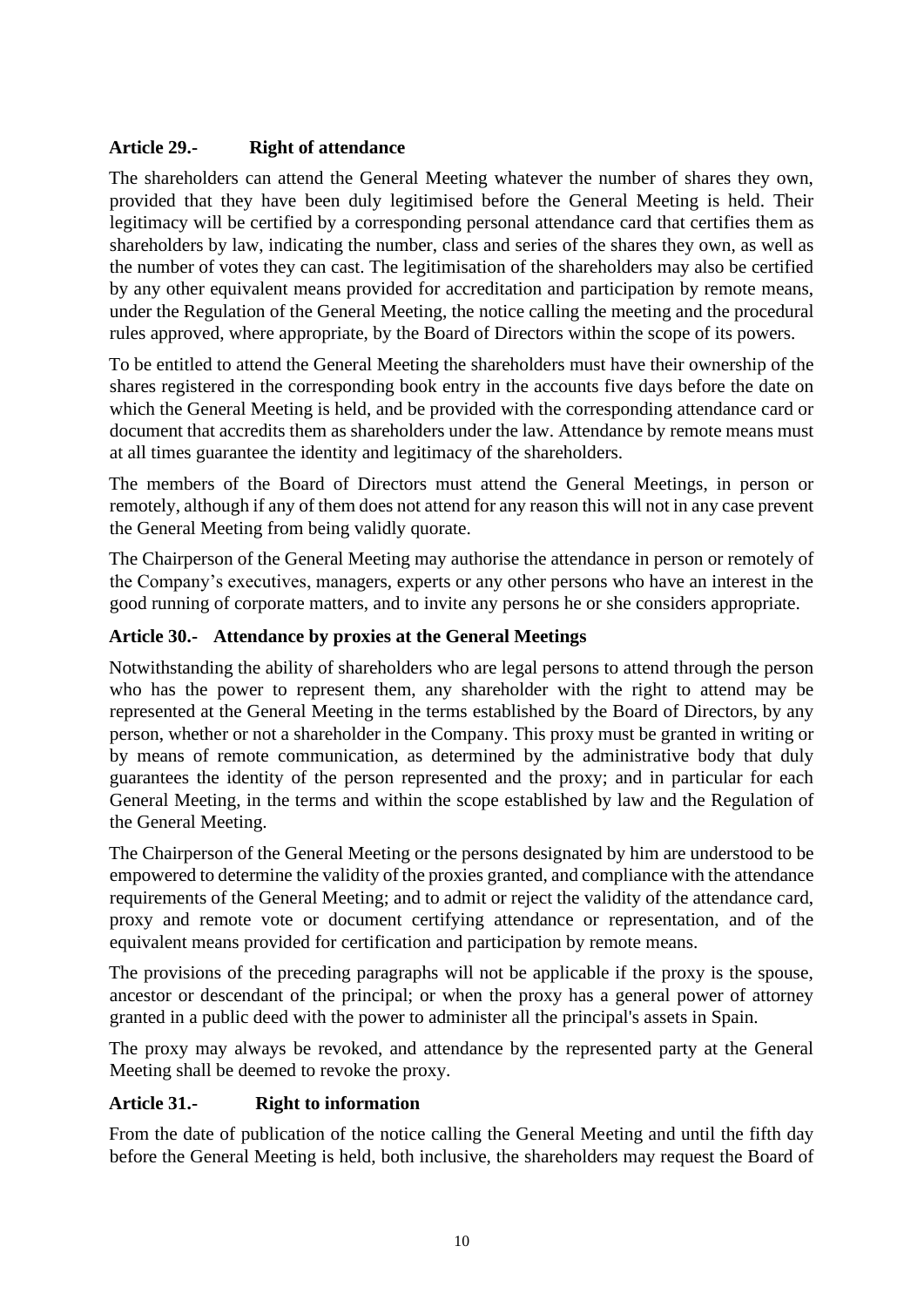Directors for any information or clarifications they deem fit regarding the matters included in the Agenda, or ask any questions in writing that they consider appropriate.

Moreover, with the same notice in advance in writing, orally or by remote means, as appropriate and in the terms established by the Board of Directors, shareholders may during the General Meeting request the Board of Directors for any clarifications they consider appropriate about the information accessible to the public that the Company has provided to the CNMV since the previous General Shareholders' Meeting, or about the audit report.

The Board of Directors will be obliged to provide the information requested in writing until the day the General Meeting is held. If any verbal requests are made during the General Meeting itself, the information must be provided at that time. If the shareholder's right cannot be complied with at the time, the directors must provide the information requested in writing within seven days following the conclusion of the General Meeting. The directors will not be obliged to provide the information in the following cases:

- (i) If the information requested is not necessary for the protection of shareholders' rights, it there are objective reasons to believe that it may be used for purposes not related to the Company, or it its publication may harm the Company or its affiliates;
- (ii) If the information or clarification requested does not refer to the matters included on the agenda, to the information accessible to the public which was submitted by the Company to the CNMV since the last General Meeting, or to the audit report;
- (iii) If before the question is asked, the information requested is clearly, expressly and directly available to all the shareholders on the Company's website in Q&A format; in which case the directors may limit their answer by referring to the information provided in this format; (iv) if it is the result of legal or regulatory provisions or judicial decisions.

Nevertheless, the exception indicated in point (i) above will not be applicable if the request is supported by shareholders who represent at least twenty-five per cent of the capital.

#### **Article 32.- Remote voting**

The shareholders with the right to attend may cast their vote on the proposals regarding the items on the agenda of any class of General Meeting remotely under the following terms:

- (i) By post: by sending their attendance and voting card issued by the entity or entities responsible for the book-entry registration, signed and completed for this purpose.
- (ii) Remote means: the shareholders may cast their vote with a legally recognised electronic signature, or other type of guarantee considered appropriate by the Board of Directors, in accordance with the Regulation of the General Meeting, to ensure the authenticity and identification of the shareholder exercising the right to vote.

The vote cast by any of the means provided for in the above paragraphs will be valid only if it has been received by the Company before 23:59 hours on the day before the General Meeting; Otherwise, the vote will be deemed as not having been cast.

In the case of participation by electronic means, a voting system will be made available that allows votes to be cast before or during the General Meeting, in accordance with the provisions of the Regulation of the General Meeting, the notice calling the meeting and the rules approved for this purpose by the Board of Directors, as follows.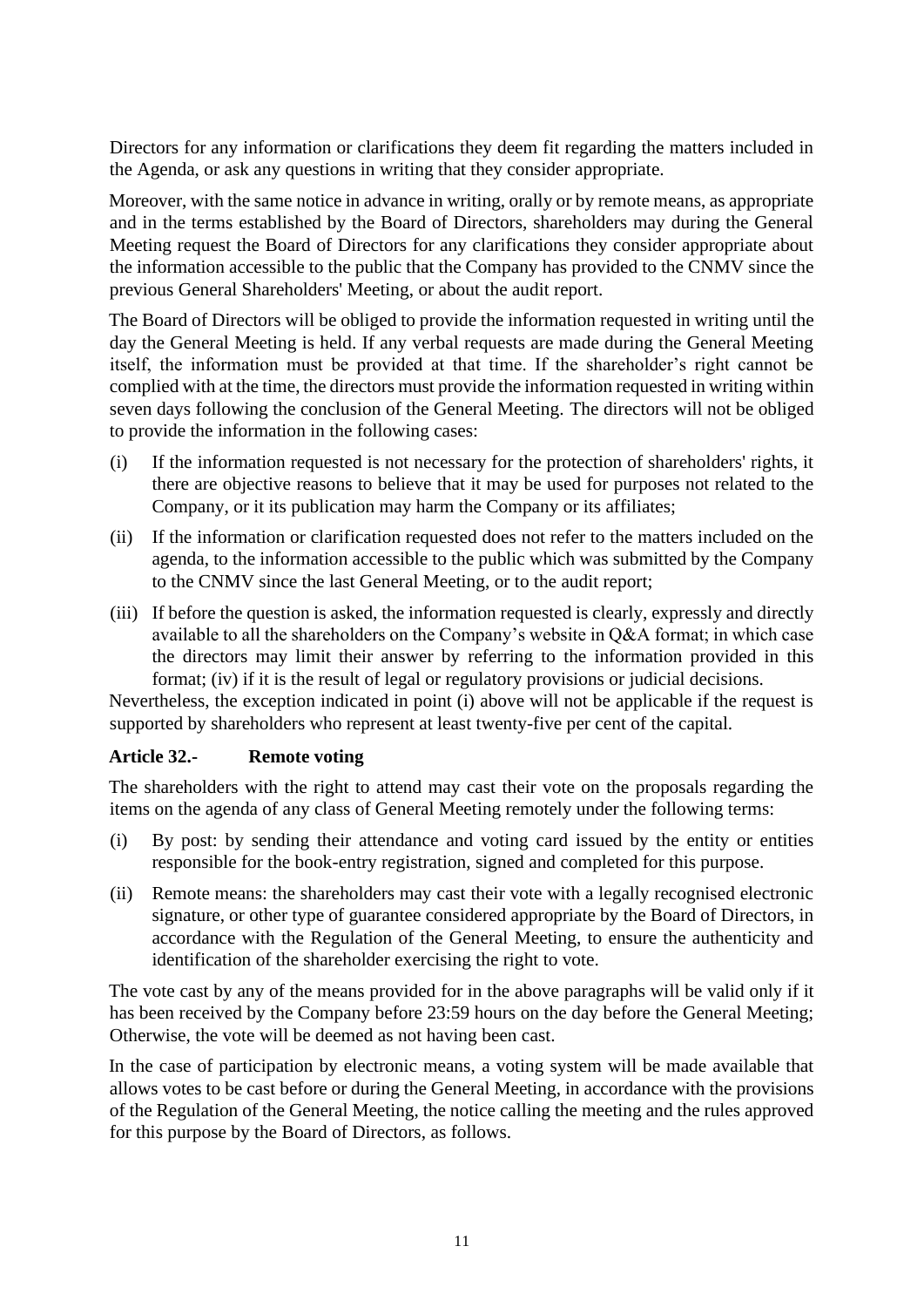When the vote has been cast by electronic means, the Company must send the shareholder who cast the vote an electronic confirmation that the vote was received.

Within a month of the General Meeting being held, the shareholders or their proxies, together with the final beneficiary, may request confirmation that the votes corresponding to their shares have been registered and accounted for correctly by the Company, unless they already have this information. The Company must issue this confirmation to the shareholders or their proxies, or to the final beneficiary, within the maximum period established by law.

The Board of Directors, acting in accordance with the Regulation of the General Meeting, may implement the above provisions by establishing the rules, means and procedures appropriate to the technology used for casting the vote and granting representation by electronic means, in accordance with the laws issued for this purpose. The rules implementing the provisions of the above section will be published on the Company's website.

Attendance by a shareholder or his proxy at the General Meeting will revoke his vote cast by post or electronic means.

# **Article 33.- Chairperson of the General Meeting**

The General Meeting will be chaired by the Chairperson of the Board of Directors, or failing that, by its Deputy Chairperson; and if there are a number of deputy chairpersons, in the order of preference established by the Board of Directors in their appointment; and if the Chairperson and Deputy Chairperson is unable to attend, by the member of the Board of Directors designated by the General Meeting itself.

The Chairperson will be assisted by a Secretary, a Deputy Secretary, or both. The Secretary of the Board of Directors will act as the Secretary of the General Meeting; or if he does not attend in person, the position will be assumed by the Deputy Secretary of the Board of Directors. Failing that, the shareholder or proxy elected by those attending the meeting will act as Secretary.

#### **Article 34.- Deliberation and adoption of resolutions**

The Chairperson shall submit the issues included on the agenda for deliberation and lead the discussions and speeches, whether in person or by remote means, to ensure the meeting proceeds in an orderly fashion. For this purpose, he will have the appropriate powers to ensure order and discipline, and may even remove those who disturb the normal course of the meeting, or decide to interrupt it temporarily. Even though he is present at the meeting, the Chairperson may delegate the direction of the debate to the Secretary or member of the Board of Directors considered appropriate.

The shareholders may request information under the terms of article 31 above.

Notwithstanding the provisions of article 25 bis above in the case of General Meetings held exclusively by remote means, any shareholder who attends the General Meeting in person may also intervene at least once in the deliberation of the items on the agenda, although the chairperson is empowered to authorise measures to ensure order, such as limiting the duration of contributions, drawing up rosters for contributions, or closing the list of contributions.

Once the matter has been sufficiently debated, the Chairperson shall submit it to the vote. The Chairperson is responsible for determining the system of voting he considers most appropriate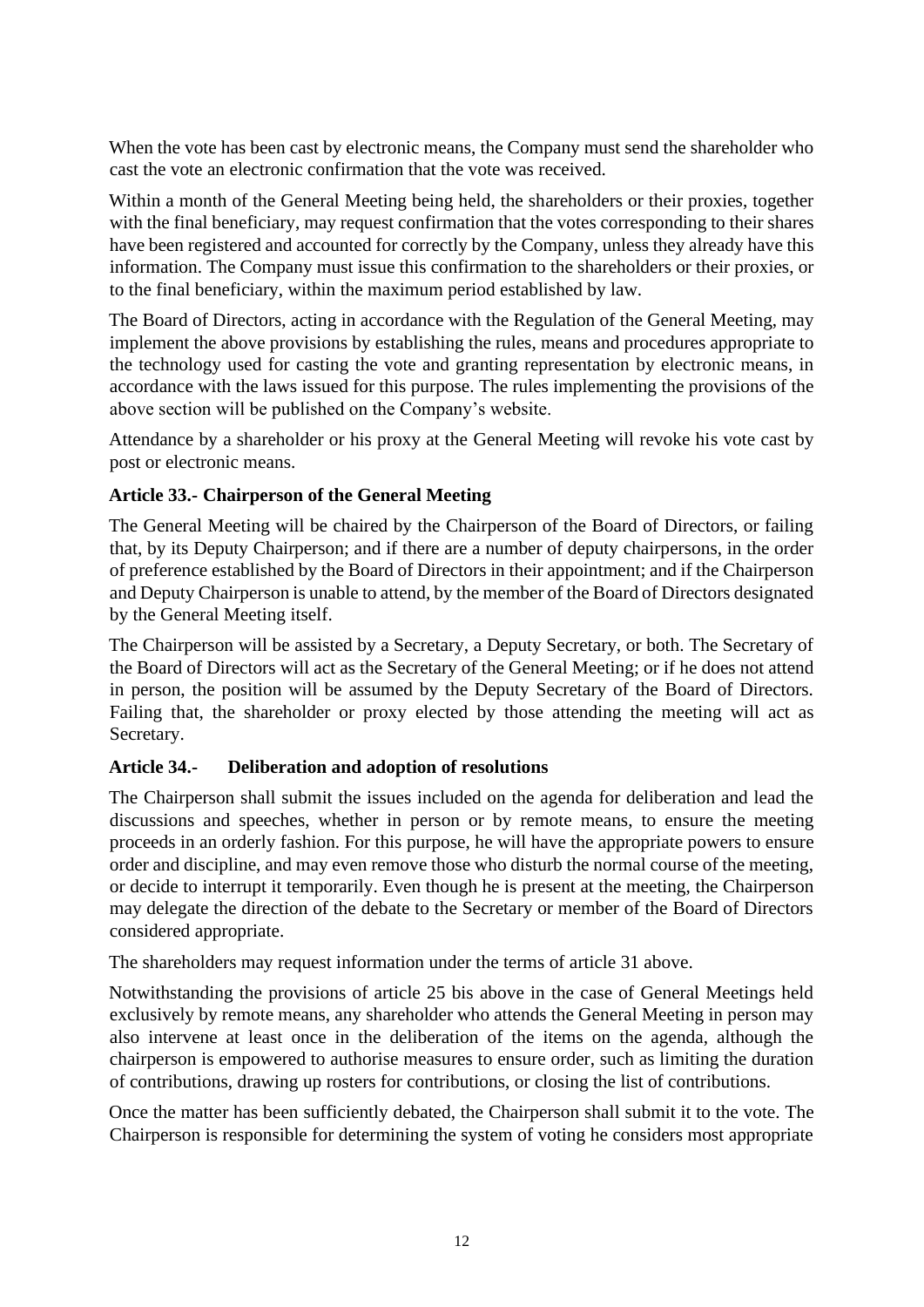and for directing the corresponding process, adapting where necessary to the rules of procedure included in the Regulation of the General Meeting.

Each share with a voting right present or represented by a proxy at the General Meeting shall have the right to one vote. The shareholders with a right to vote may cast their votes by post, electronically or any other means of remote communication that duly guarantees the identity of the shareholder who is exercising the right to vote, as determined by the administrative body at the notice calling each General Meeting, and in accordance with the Regulation of the General Meeting.

The exercise of the right to vote at the General Meeting by shareholders affected by a conflict of interest will be subject to the regulations of applicable law at any time.

The resolutions of the General Meeting shall be approved by a simple majority of the votes of the share capital present or represented. A resolution shall be considered adopted if there are more votes in favour than against of the share capital present or represented by proxy.

Excluded from this provision are cases in which the law or these Bylaws stipulate a larger majority; and, in particular, when the shareholders present account for less than fifty per cent of the subscribed capital with voting rights, the resolutions relating to the matters referred to in article 194 of the Corporate Enterprises Act will require the vote in favour of two thirds of the share capital present or represented at the General Meeting. However, if the share capital present or represented accounts for more than fifty per cent, the resolution may be adopted by absolute majority.

#### **Article 35.- Minutes of the General Meeting**

The minutes of the General Meeting may be approved by the General Meeting itself after it is held, and signed by the Chairperson and Secretary; or they may be approved within fifteen days by the Chairperson and two administrators, one representing the majority and the other the minority. The minutes approved in either of the above ways shall have executive force on the date of their approval. The minutes will be transcribed into the Company's Minutes Book or kept in any form permitted by law.

The minutes shall be certified by the Secretary or Deputy Secretary of the Board of Directors with the approval of the Chairperson or Deputy Chairperson, where appropriate, and the resolutions will be formalised in a notarial document by the persons permitted to do so under law, as determined by these Bylaws and the Regulation of the Commercial Registry.

The administrative body may require the presence of a notary to take the minutes of the General Meeting; and a notary's presence will always be required if shareholders representing at least one per cent of the share capital request it with five days' notice of the General Meeting. In both cases, the notarised minutes shall be considered minutes of the General Meeting.

If the General Meeting is held exclusively by remote means under article 25 bis, the minutes of the meeting must be taken by a notary, who may attend remotely, using a means of remote communication in real time that guarantee adequate compliance with notarial functions.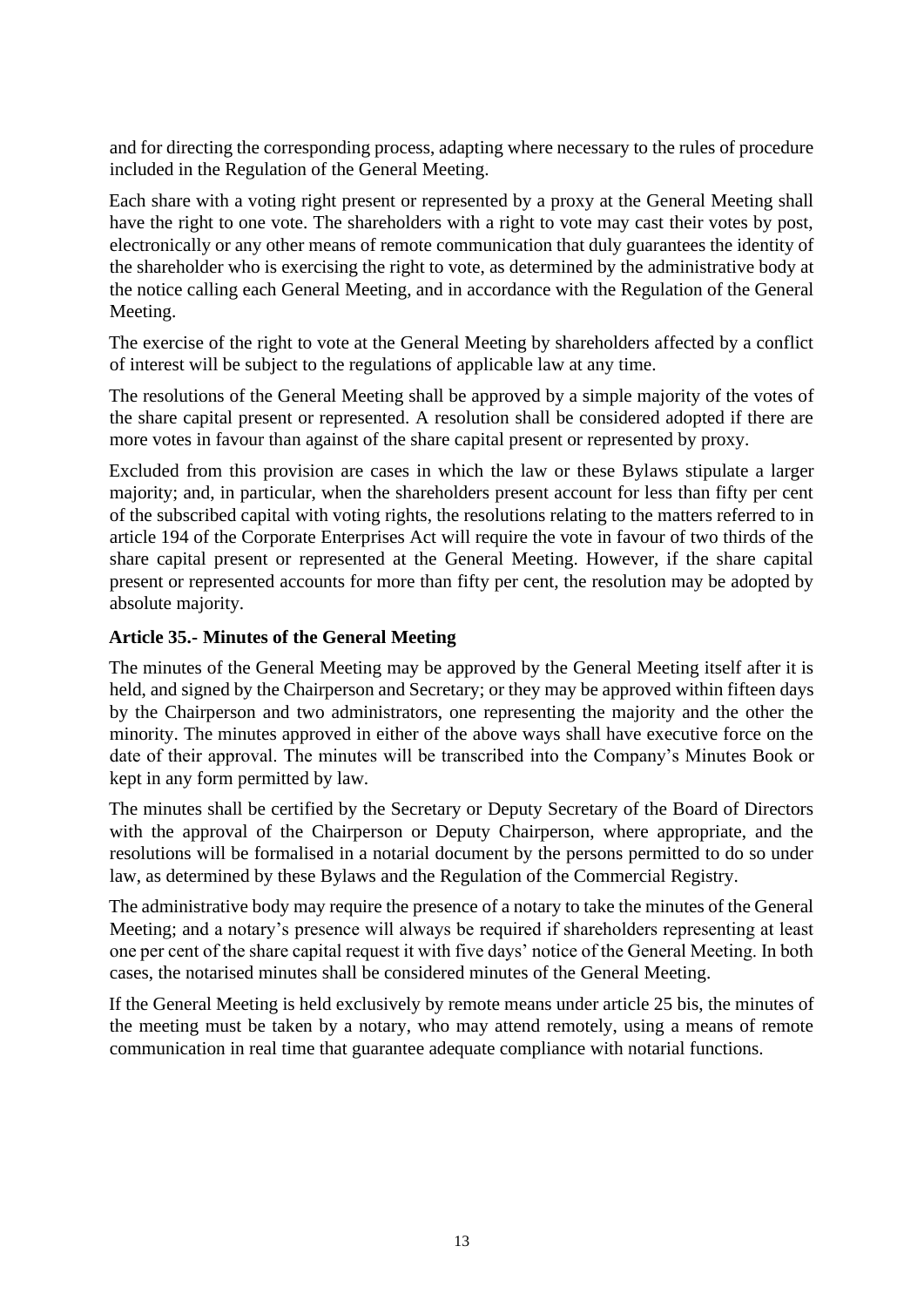#### **SECTION II.- THE ADMINISTRATIVE BODY**

#### **Article 36.- Board of Directors**

The Company shall be managed by a Board of Directors, which will shall composed exclusively of natural persons, notwithstanding the stipulations of the Twelfth Additional Provision of the Corporate Enterprises Act.

The Board of Directors shall be governed by the legal rules applicable and by these Bylaws. The Board of Directors shall develop and complete these provisions by means of the appropriate Regulation of the Board of Directors; and it shall notify the General Meeting of the approval of these provisions.

#### **Article 37.- Composition of the Board of Directors**

The Board of Directors will be made up of not fewer than five and not more than fifteen members, to be determined by the General Meeting.

The General Shareholders' Meeting is responsible for determining the number of directors. For this purpose, it will determine the number directly by means of an express resolution, or indirectly by the provision of vacancies or the appointment of new directors, up to the maximum limit established in the above paragraph.

The General Meeting must aim to ensure that as far as possible the proprietary and independent directors represent a majority on the Board of Directors and that the number of executive directors is the minimum necessary. Nevertheless, the reality of the shareholder structure of the Company shall be taken into consideration at all times, in particular the percentage of direct or indirect participation by executive directors in the Company's share capital.

For the purpose of the provisions of these Bylaws, the terms proprietary external director, independent external director and executive director shall have the meaning attributed to them by law.

If any external director may not be considered proprietary or independent, the Company must explain this fact and their links with either the Company or its executives, or with the shareholders.

The category of each director must be explained by the Board of Directors to the General Shareholders' Meeting, which must make or ratify the appointment.

If the Chairperson of the Board of Directors has the status of executive director, the Board, with the abstention of the executive directors, must appoint a coordinating director from among the independent directors. The coordinating director will have the special powers to request a meeting of the Board of Directors to be called, or the inclusion of new items on the agenda of a Board meeting already called, coordinate and gather the non-executive directors and if necessary, direct the periodic assessment of the Chairperson of the Board.

The Board of Directors must ensure that all director selection procedures promote gender diversity, as well as diverse experience and knowledge, with no implicit biases that may imply any discrimination; and in particular that they facilitate the selection of female directors.

#### **Article 38.- Term of office**

Directors shall serve in their posts for four years, at the end of which time they may be reelected for one or more periods of four years each.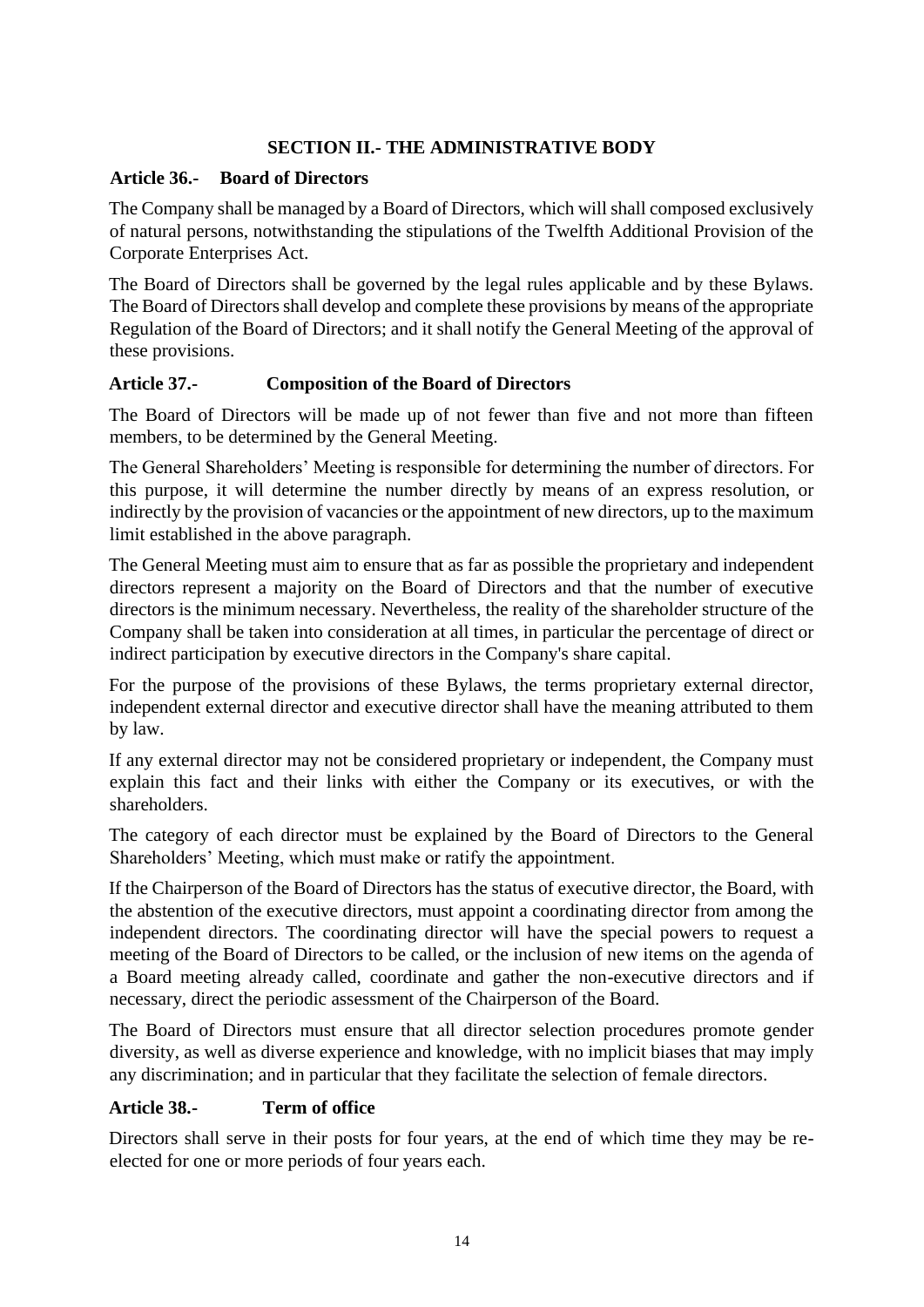The appointment of directors shall expire once their term in office has concluded and the next General Meeting has been held; or if the legal deadline for holding the General Meeting that must determine the approval of the previous year's accounts has expired.

If a vacancy opens once the General Meeting is called and before it is held, the Board of Directors may appoint a director by co-option until the next General Meeting is held.

Notwithstanding the above, the directors appointed by co-option shall continue in office until the first General Meeting held after their appointment date.

# **Article 39.- Appointments to the Board of Directors**

El Board of Directors shall appoint a Chairperson from among its members, and one or more. Deputy Chairpersons who, in accordance with the order of preference established by the Board, will replace the Chairperson in case of a vacancy, or when the Chairperson is absent or ill. It shall also appoint the person to hold the office of Secretary. To be appointed Chairperson or Deputy Chairperson the person appointed must be a member of the Board of Directors, which will not be necessary for the person who is appointed to hold the office of Secretary, although in this case the latter will have a voice but no vote.

The Board of Directors may also of its own accord appoint a Deputy Secretary who may will not have to be a director.

#### **Article 40.- Powers of the Board of Directors**

The Board of Directors is responsible for the representation and highest level of management and administration of the Company in or out of court, of all the acts included in the corporate purpose stipulated in these Bylaws, as well as all those actions required by law, these Bylaws and the Regulation of the Board of Directors, and without prejudice to the acts reserved expressly by them for the General Meeting.

#### **Article 41.- Powers of representation**

The power to represent the Company in and out of court, is held by the Board of Directors, which will act as a single unit.

The Secretary of the Board, or where necessary the Deputy Secretary, has the necessary representative powers to notarise and request the entry into the register of the resolution of the General Meeting and the Board of Directors.

The power to represent the delegate bodies will be governed by the provision of the delegation resolution. Unless there are indications to the contrary, the power of representation will be understood to be granted jointly and severally to the chief executive officers, and if the delegated body is an executive committee, to its chairperson.

#### **Article 42.- Meetings of the Board of Directors**

The Board of Directors meets as frequently as necessary to carry out its duties, in line with the schedule of dates and subjects it establishes at the start of the year, and at least once a quarter. In any event, the Board must meet within a maximum of three months after the close of the fiscal year to draft the annual accounts, the management report and the proposed appropriation of earnings.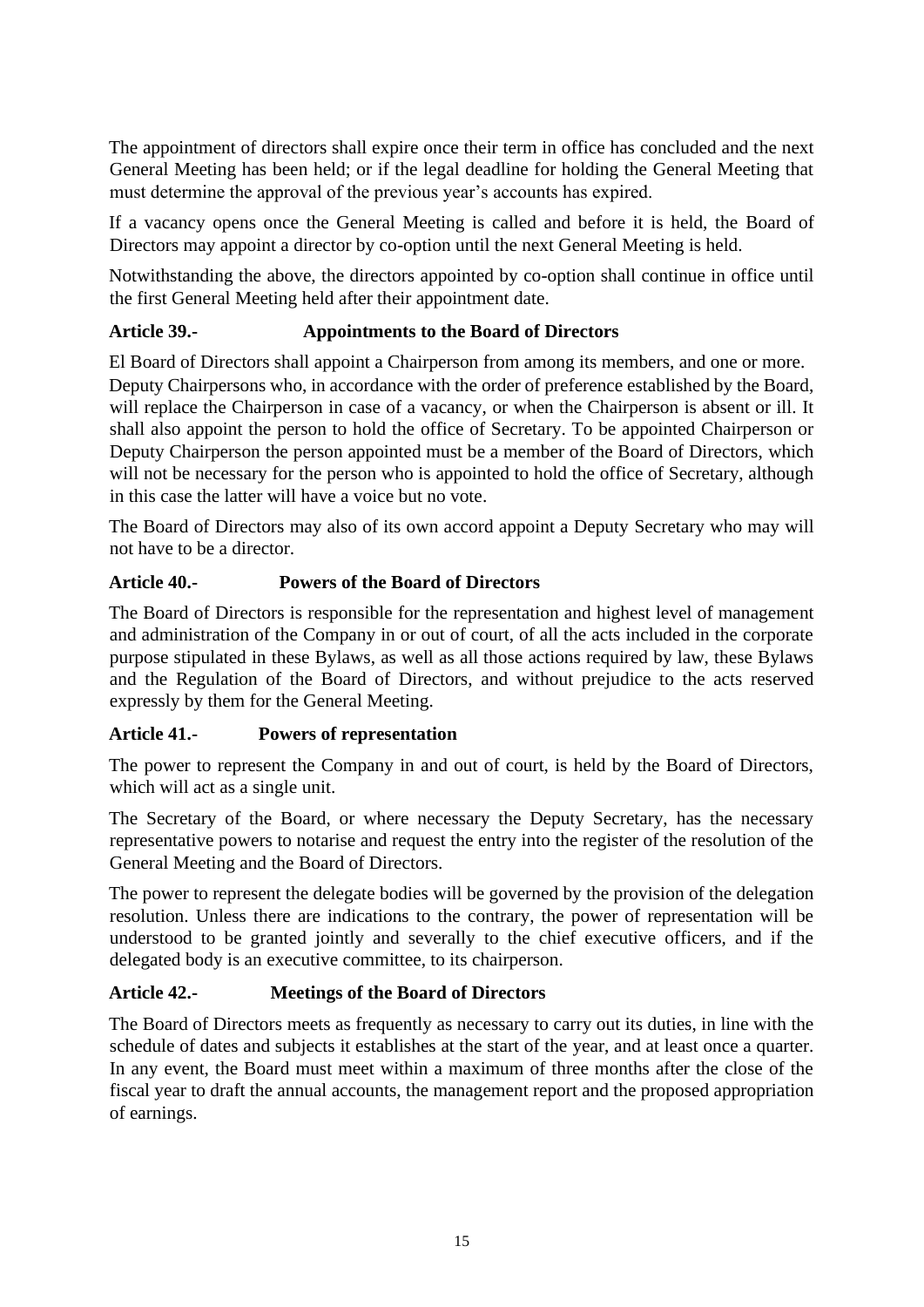The Board shall meet at the request of the Chairperson as often as he considers it appropriate for the correct operation of the Company, and also when requested by at least three of its members or the coordinating director; in which case it will be called by the Chairperson to meet within the fifteen days following the request. Any director may propose other items on the agenda of a Board meeting that has already been called when this request has been made within not less than three days from the planned date of the meeting.

The notice calling ordinary sessions of the Board must be made by registered letter, fax, telegram or e-mail and be authorised with the signature of the Chairperson, or that of the Secretary or Vice-Secretary by order or of the Chairperson. The meeting must be called at least three days in advance.

It may be called by the directors who represent at least a third of the members of the Board, indicating the agenda, so that it can be held in the place where the registered office is located, if the Chairperson has been asked to call it and he does not do so within month, without providing justifiable grounds.

The call must always include the agenda of the meeting and be accompanied by the relevant information duly prepared and summarised.

Moreover, the Chairperson may call extraordinary sessions of the Board when in his or her opinion the circumstances justify it. In this case the notice period indicated above will not be applicable.

Notwithstanding the above, the Board of Directors shall be deemed to be quorate without the need for a notice calling it if all its members present or represented accept unanimously to hold the meeting and the items to be included on the agenda.

The Board may also agree on resolutions in writing and without a meeting, in accordance with the law.

#### **Article 43.- Sittings**

The board meeting shall be quorate when the majority of its members attend the meeting in person or represented by another director. The representation must be conferred in writing, be in favour of another director, and granted exclusively for each sitting by letter to the Chairperson, although the non-executive directors may only confer their representation on another non-executive director.

The resolutions must be adopted by absolute majority of those attending the meeting, unless the law or these Bylaws have established a super-majority. In the event of a tie in the votes, the Chairperson shall have the casting vote.

Minutes will be taken of the meetings of the Board of Directors, and signed by at least the Chairperson and Secretary or Deputy Secretary.

The minutes must be approved by the Board of Directors itself, at the end of the meeting or at a subsequent meeting.

#### **Article 44.- Exercise of office**

The members of the Company's administrative body will exercise their office with the diligence of prudent businesspersons and loyal representatives. The directors and, to a lesser extent, the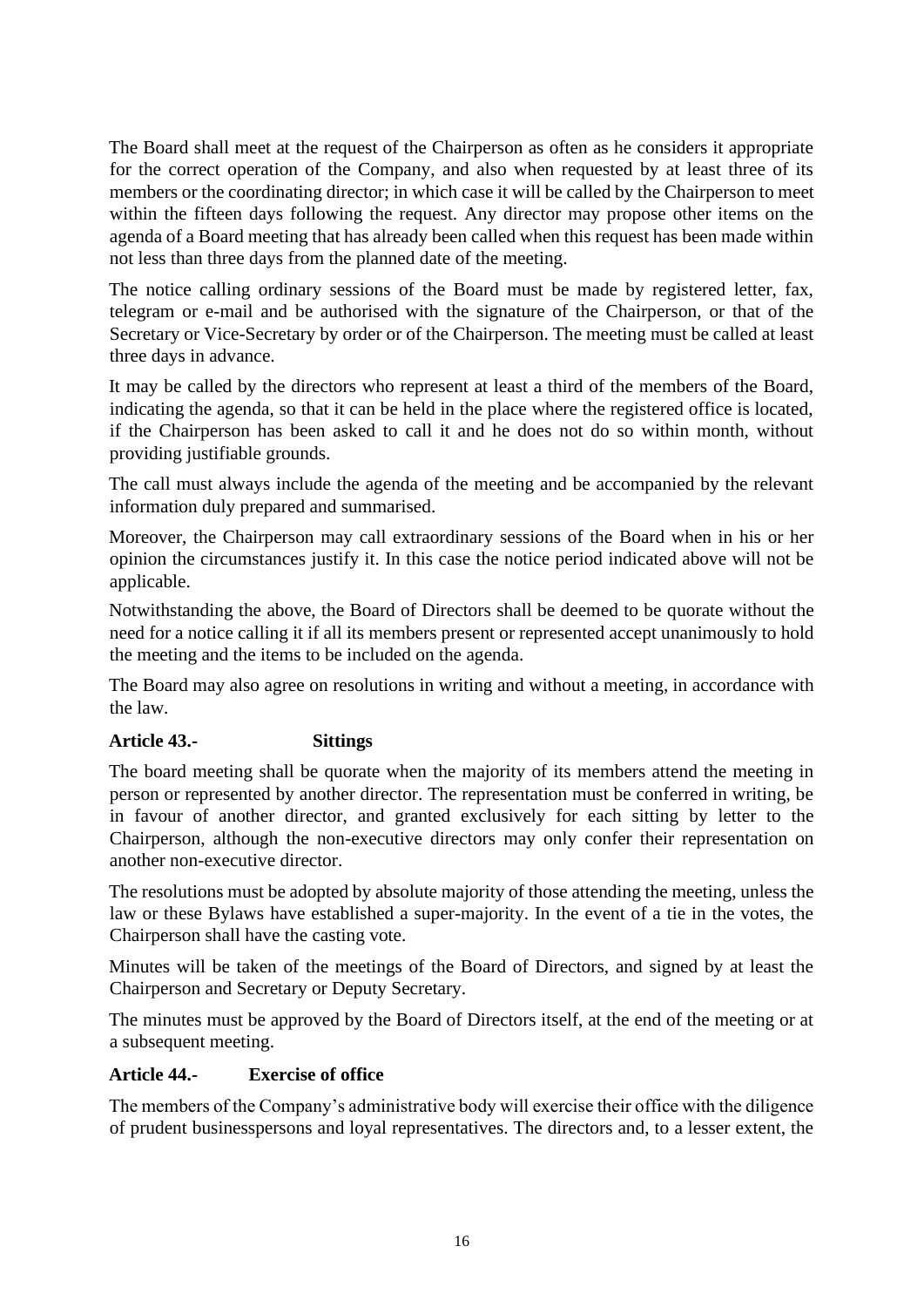independent directors, must at all times contribute their strategic vision and ideas, criteria and innovative measures to ensure the optimum development and future of the Company's business.

In addition, the directors must keep secret all the confidential information, even after completing their duties.

# **Article 45.- Directors' remuneration**

The position of director is remunerated. This remuneration shall consist of an annual fixed amount in cash that will be received by the members of the Board of Directors as members. The maximum annual amount for the whole Board shall be determined by the General Shareholders' Meeting.

Acting on a report from the Appointments and Remunerations Committee, the Board will individually distribute the remuneration agreed by the General Meeting among its members as members, within the framework of the Bylaws and the remuneration policy, which will establish at least the maximum amount of the annual remuneration payable to the directors as a whole as directors and the criteria for its distribution according to the functions and duties attributed to each director, their place on the Board committees and other objective circumstances that the Board of Directors may consider relevant. The Board, acting on a report of the Appointments and Remunerations Committee, is also responsible for determining the individual remuneration of each director for his performance of the executive duties attributed to him under the remuneration policy, and in accordance with the provisions of his contract.

#### • Annual report on directors' remuneration

The Board of Directors shall approve an annual report on directors' remuneration, which will include complete, clear and comprehensible information on the remuneration policy of directors applicable in the current year. It will also include an overall summary on the application of the remuneration policy during the previous year, as well as details of the individual remunerations paid for all the items of each of the directors in that year and the rest of the information required by applicable law. The annual report on directors' remuneration will be published with other relevant information by the Company at the same time as the annual corporate governance report. It will remain accessible at no charge on the Company's website and the website of the CNMV for a minimum period of ten years, or for the period required by applicable law, without prejudice to any provisions on the personal data of directors that may be applicable.

The annual report on directors' remuneration will be included in the management report and be subject to a vote of a consultative nature at the Ordinary General Shareholders' Meeting as a separate item on the agenda.

#### Other remuneration schemes

In addition, regardless of the remuneration included in the above paragraphs, but within the framework of the remuneration policy, there is a possibility of establishing remuneration schemes indexed to the share price or that involve the delivery of shares or share options for the directors. The application of these remuneration schemes must be agreed by the General Shareholders' Meeting, which will determine the value of the shares that are used as a benchmark, the maximum number of shares to be delivered to each director, the strike price or the system of calculating the strike price of share options, the value of the shares that may be taken as a benchmark, the duration of this remuneration scheme and other conditions considered appropriate.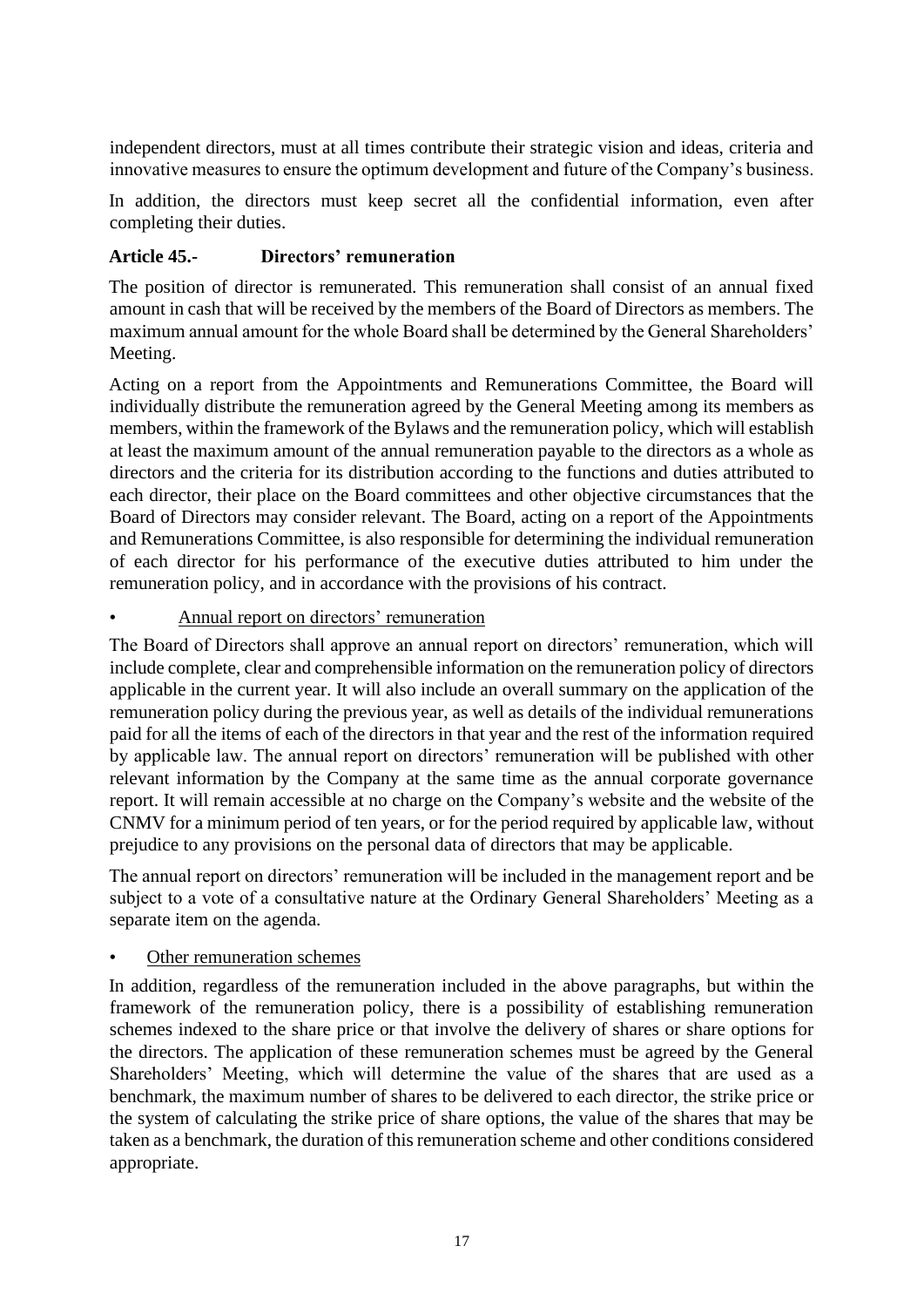In addition, provided that legal requirements are complied with, similar remuneration schemes may be established for the Company's staff (whether executive or not).

# Remuneration of executive directors

The remuneration explained in this article will be compatible and independent of the salaries, remunerations, indemnities or compensations of any kind established in general or individually for the members of the Board of Directors who carry out executive functions or which are granted to them for any other reason. It will be determined by the Board itself. This remuneration must comply with the directors' remuneration policy approved by the Board and will be reflected in a contract to be entered into by the director and the Company.

# Directors' remuneration policy

The Board of Directors must submit the directors' remuneration policy for the approval of the General Shareholders' Meeting, as a separate item on the agenda. It will be applicable for a maximum period of three fiscal years, under the terms of the law.

The proposals for new directors' remuneration policies must be submitted to the General Meeting before the end of the last year in which the previous scheme was applied. The General Meeting may determine that the new policy is applicable from the date of approval and for the next three fiscal years. Any amendment or replacement of this policy during this term will require the prior approval of the General Shareholders' Meeting, in accordance with the procedure established for its approval.

Notwithstanding the above:

- a) if the proposed new remuneration policy is rejected by the General Shareholders' Meeting, the Company will continue to pay its directors under the remuneration policy in force on the date the General Meeting was held. It must then submit for the approval of the next General Shareholders' Meeting a new proposed remuneration policy; and
- b) if the annual report on directors' remuneration is rejected in the consultative vote of the Ordinary General Shareholders' Meeting, the Company may only continue to apply the remuneration policy in force on the date the General Meeting was held until the next Ordinary General Shareholders' Meeting.

The remuneration policy must comply with legal requirements, and must be accessible on the Company's website at no charge from the date of its approval and at least while it is applicable, together with its date of acceptance and the result of the vote.

Within the framework of this article of the Bylaws, the remuneration policy must establish at least the maximum amount of the annual remuneration payable to the directors as a whole as such and the criteria for its distribution according to the functions and duties attributed to each director, their place on the Board committees and other objective circumstances that the Board of Directors may consider relevant.

The remuneration policy must include at least the maximum amount of annual remuneration payable to the directors as a whole as such, and the directors' remuneration paid for the discharge of their executive duties, which must include the amount of annual fixed remuneration corresponding to the directors for their discharge of their executive duties and other legal provisions.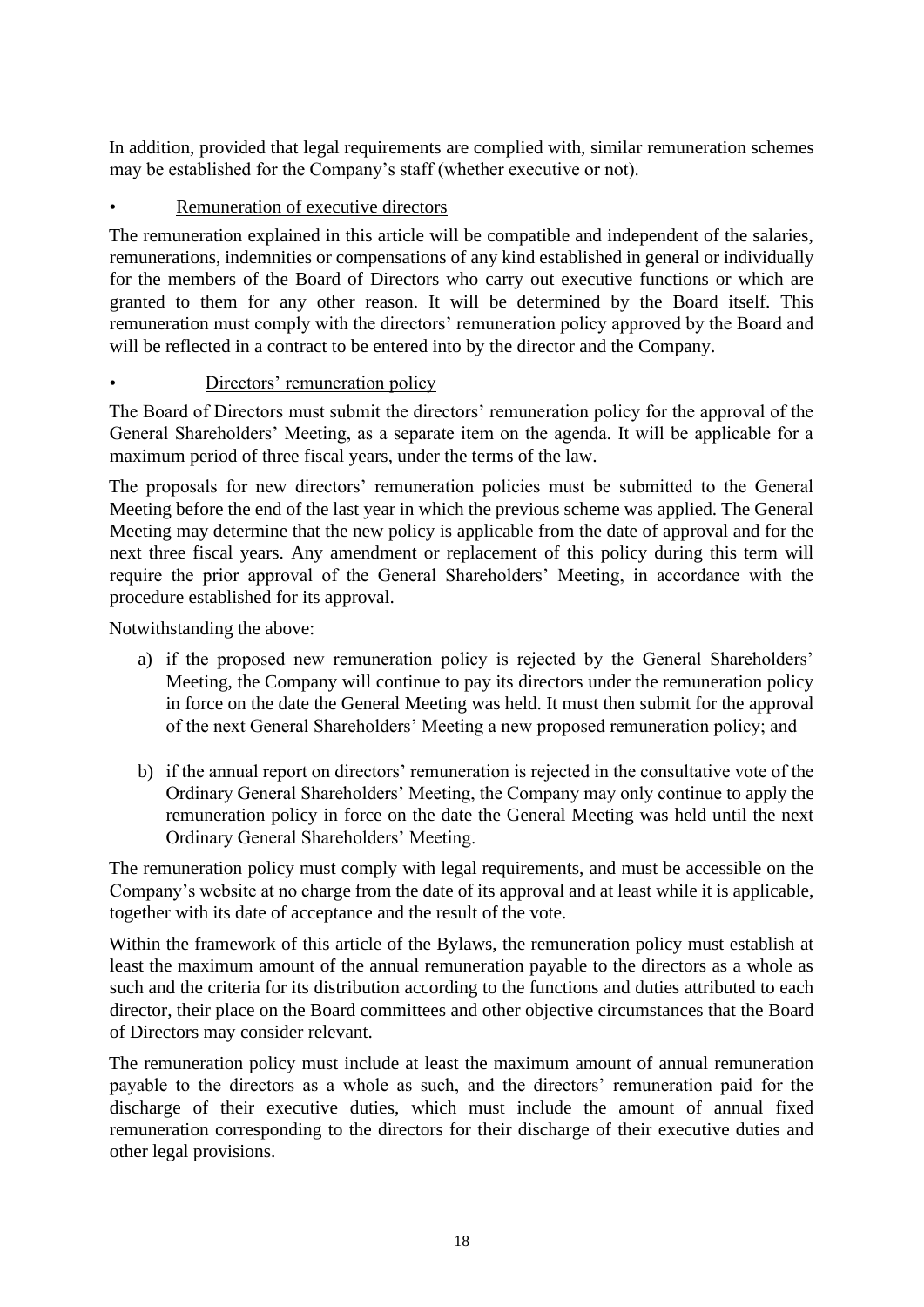The Company may apply temporary exceptions to the remuneration policy, provided that this policy stipulates the procedure to use and the conditions in which these exceptions may be used; and specifies the components of the policy that may be the object of exceptions. The exceptional circumstances mentioned in this paragraph will only cover situations in which the exception to the remuneration policy is necessary to serve the long-term interests and sustainability of the Company as a whole or to ensure its viability.

### **SECTION III.- THE BOARD'S DELEGATED BODIES**

#### **Article 46.- The Board's delegated bodies**

The Board of Directors may designate within the same Board an Executive Committee or one or more chief executive officers, notwithstanding the powers that it may confer on any person; and it may fully or partially delegate in them either temporarily or permanently only the powers that may be delegated by law. The delegation and appointment of the members of the Board who will occupy these posts will require for its validity the favourable vote of two-thirds of the components of the Board. It will not be effective until it is entered in the Commercial Registry.

The Board may also create other committees with consultative or advisory functions, although exceptionally they may be attributed decision-making powers.

In any event, the Board must constitute a permanent Audit Committee and an Appointments and Remunerations Committee, with the power to inform, monitor, advise and propose on matters within its powers as specified in articles 47 and 48 below, and which are developed in the Regulation of the Board of Directors.

#### **Article 47.- Audit Committee: composition, powers and operation**

- 1. An Audit Committee shall be set up within the Board of Directors in accordance with the following rules:
	- a) The Audit Committee shall comprise at least three Directors and at most five, designated by the Board of Directors itself from among its non-executive directors. The members of the Committee, and in particular, its Chairperson, must be appointed taking into account their knowledge and experience in matters of accounting, auditing or risk management, as well as their knowledge, skills and experience with respect to the Committee's other duties. In any case, at least the majority of the Committee members must be independent directors.

As a whole, the members of the Audit Committee must have the technical knowledge appropriate to the sector of activity to which the Company belongs.

- b) The Chairperson of the Audit Committee must be an independent director. He may be replaced every four years, and re-elected one year after the end of his term in office.
- c) The Committee's Secretary and, where required, Deputy Secretary, will be appointed from among the Committee members, or their posts will be filled by the Secretary and, where appropriate, the Deputy Secretary of the Board of Directors, respectively.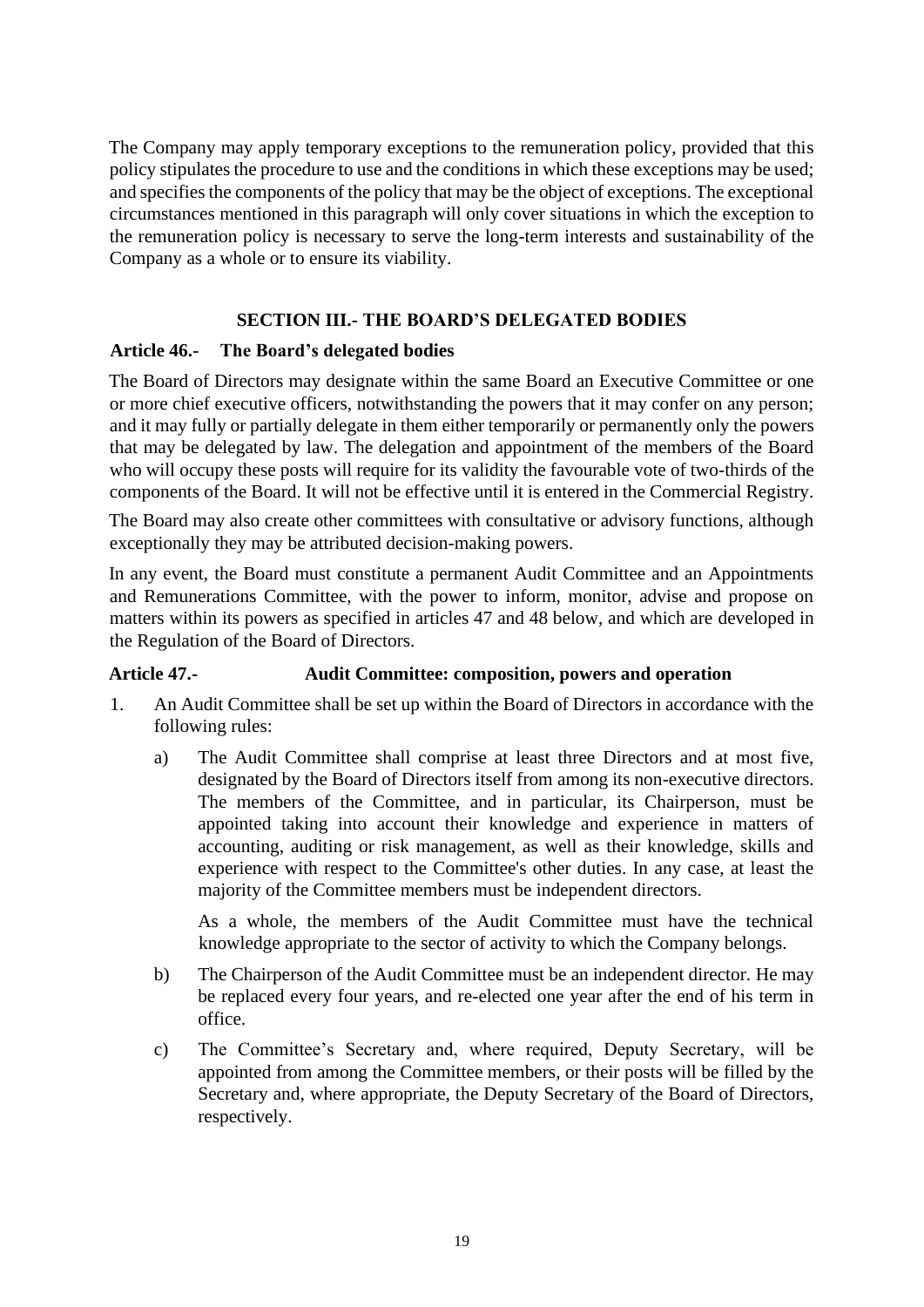- 2. Notwithstanding any other duties that may be assigned to it at any time by the Board of Directors, the Audit Committee will discharge the following basic functions:
	- Inform the General Shareholders' Meeting on questions relating to matters that are the competence of the Committee, in particular on the result of the audit, explaining how it has contributed to the integrity of financial information and the function performed by the Committee in this process.
	- Submit to the Board of Directors the proposed selection, appointment, re-election and replacement of the auditors, assuming responsibility for the selection process, as well as the conditions of their hiring; and regularly gather information on the auditing plan and its execution, as well as preserving their independence in the performance of its tasks.
	- Supervise the effectiveness of the Company's internal control, internal audit and risk management systems, and discuss with the auditors or audit firms any significant weaknesses in the internal control system that it may have detected during the audit, without undermining its independence. For such purposes and, where applicable, they can submit recommendations or proposals to the Board of Directors and the corresponding period for monitoring them.
	- Supervise and assess the drafting process and the integrity of the financial and nonfinancial information, as well as the financial risk control and management systems relating to the Company, and where appropriate the operational, technological, legal, corporate, environmental, political and reputational control systems or those related to corruption; review compliance with regulatory requirements, the appropriate specification of the scope of consolidation and the correct application of accounting criteria; and present recommendations or proposals to the Board of Directors to safeguard its integrity.
	- Issue a report every year before the issue of the audit report on the accounts expressing an opinion on whether the independence of the auditors or audit firms has been compromised. This report must in any case include a reasoned assessment of the provision of each and every one of the additional services provided by the auditors, both individually and as a whole, other than the legal audit, and in relation to the system of independence or with the regulations governing the activity of auditors.
	- Establish appropriate relations with the external auditors to receive information on matters that may represent a threat to their independence, and any others relating to the auditing process; and, where applicable, authorise services other than those legally prohibited by applicable law, as well as other communications provided for in the legislation governing auditing and the technical audit standards. In any event, it must receive from the external auditors an annual confirmation of their independence with regards to the entity, or entities related to it directly or indirectly, as well as detailed and individual information of the additional services of any kind provided and the corresponding fees received by the aforementioned external auditors, or by the persons or entities linked to them, in accordance with the regulations governing auditing activity.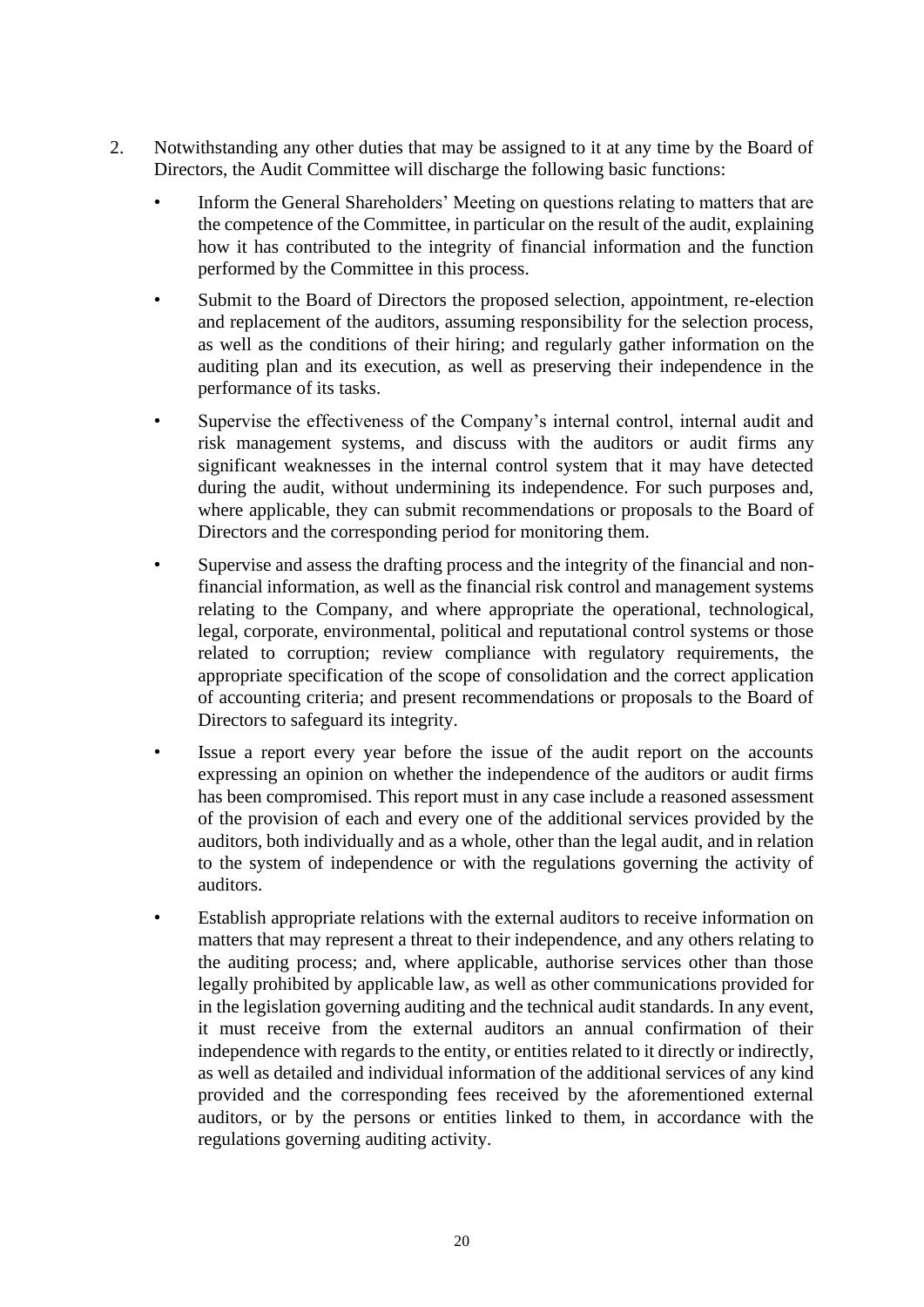Supervise compliance with the audit agreement, to ensure that the opinion on the annual accounts and the main content of the audit report are drafted clearly and precisely; and assess the results of each audit.

Specifically, with respect to the external auditor:

- $\circ$  If the external auditor resigns, examine the circumstances that may have caused this.
- o Ensure that the external auditor's remuneration for the work done does not compromise its quality or independence.
- o Ensure that the Company reports any change of auditor to the CNMV as a relevant event, including a statement about the existence of possible disagreements with the outgoing auditor or the contents of the report.
- o Ensure that the external auditor holds a meeting every year with the full Board of Directors to inform it about the work being done and changes in the accounting and risk situation in the company.
- o Ensure that the company and the external auditor respect the regulations in place on the provision of services other than auditing, the limits to the auditor's business concentration and, in general, other regulations governing the independence of auditors.
- Supervise the process of drafting and presenting the necessary financial information and inform the Board of Directors in advance on the periodical financial information and management report, which will include where necessary the necessary non-financial information that the Company must make public periodically.
- Supervise compliance with the regulations on related transactions and the internal procedure established by the Company for such transactions whose approval has been delegated under the law. In particular, it must inform the General Shareholders' Meeting and the Board of Directors in advance on related transactions that it must approve, and ensure that information on these transactions is notified to the market, in the terms required by law and the Regulation of the Board of Directors.
- Inform the Board of Directors in advance on the creation or acquisition of shares in special-purpose entities or entities domiciled in countries or territories that are considered tax havens.
- Ensure the independence of the unit that assumes the internal audit function; propose the selection, appointment, and removal of the head of the internal audit service; propose the budget for this service; approve or propose the approval to the Board of the internal audit's annual guidelines and work plan, ensuring that its activity is centred mainly on relevant risks (including reputational); receive periodic information on its activity; and check that senior management takes into account the conclusions and recommendations made in its reports.
- Establish and supervise a mechanism that enables employees and other Company stakeholders, such as directors, shareholders, suppliers, contractors or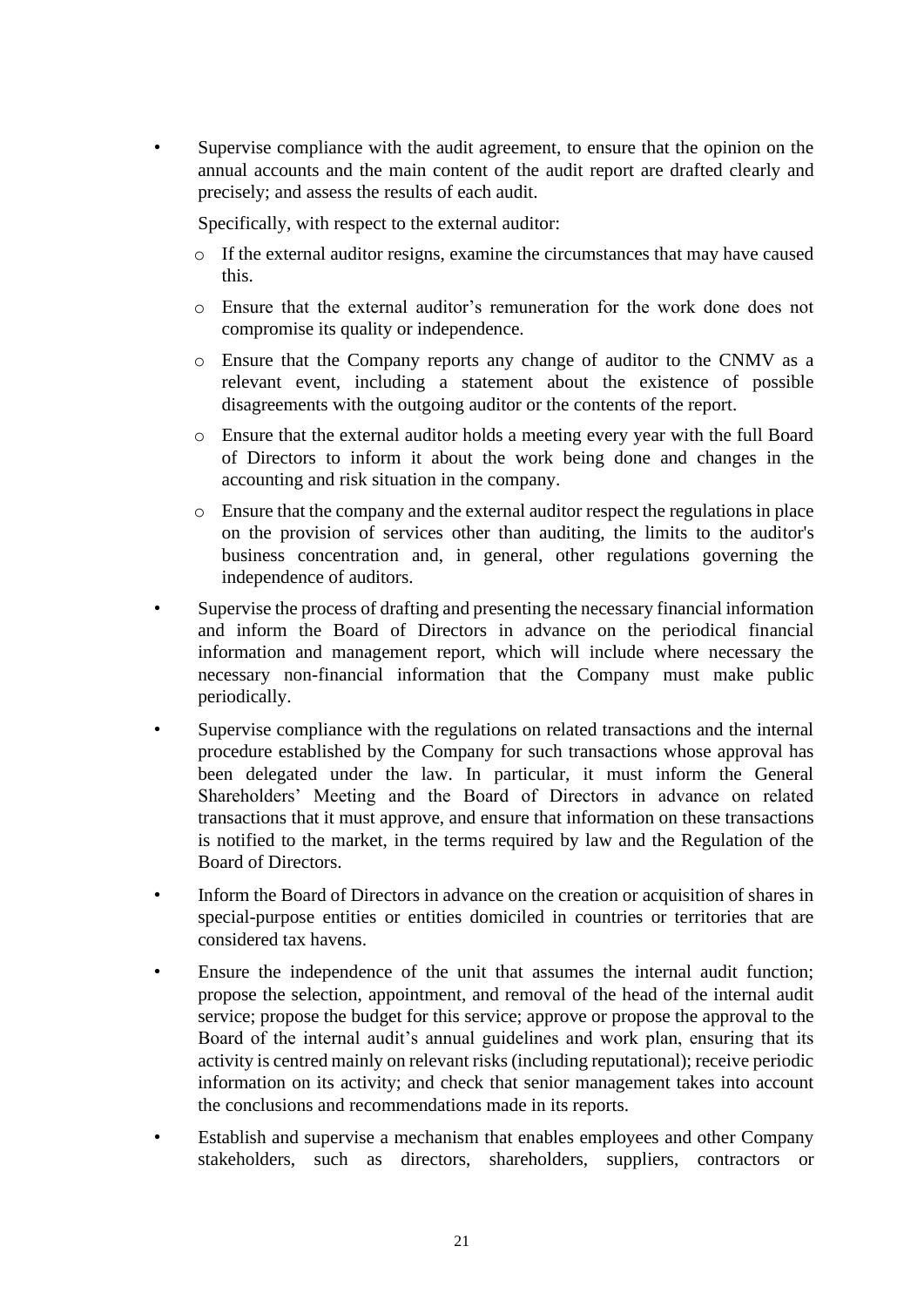subcontractors, to communicate any irregularities of potential financial and accounting importance, or of any other kind, related to the Company, detected within the Company or its group. This mechanism must guarantee confidentiality, and in any case, include ways in which the communications can be made anonymously, respecting the rights of both the reporter and person reported.

- Ensure in general that the internal control policies and systems established are applied effectively in practice.
- Examine compliance with the Internal Code of Conduct of the Regulation of the Board of Directors, and in general the rules governing the Company, and make any necessary proposals for their improvement.
- Receive information, and where appropriate, issue a report on the disciplinary measures that are to be imposed on members of the Company's senior management team.
- Receive information on any structural and corporate modifications that the Company plans in order to review them and inform the Board of Directors in advance of the financial conditions and their accounting impact, in particular of the proposed exchange ratio, where applicable.
- 3. The Audit Committee shall meet ordinarily every quarter to review the periodic financial information that must be submitted to the stock market authorities, together with the information that the Board of Directors must approve and include as part of its annual public documentation. It will also meet at the request of any of its members and whenever called to meet by its Chairperson, who must do so whenever the Board or its Chairperson requests the issue of a report or the adoption of proposals; and, in any event, provided that it is appropriate for the correct performance of its functions.
- 4. The meetings of the Audit Committee shall be held in person in the location specified on the notice calling the meeting. In exceptional circumstances, when decided by the chairperson of the Audit Committee, the meeting may be called to be held in a number of connected locations or by remote means, using remote communication systems that allow those attending to be recognised and identified, continuous communication between them, and organisation and casting of votes, all in real time. In this case, the meeting will be deemed to be held at the registered office. The members of the Committee attending in any of the interconnected venues will be considered for all purposes as attending the same single meeting of the Audit Committee.
- 5. The Audit Committee shall be deemed quorate if those attending, whether present or represented, account for at least the majority of its members; and it will adopt its resolutions by majority of the members of the Committee, present or represented at the meeting. In the event of a tie, the chairperson shall have the casting vote. The members of the Committee may delegate their representation to another member. The resolutions of the Audit Committee shall be included in a minutes book, and each of the minutes shall be signed by the Chairperson and Secretary.
- 6. The Audit Committee shall draft an annual report on its operations, which will include, if considered appropriate, proposals to improve the rules governing the Company. The Committee may also request auditors and any employee or executive to attend its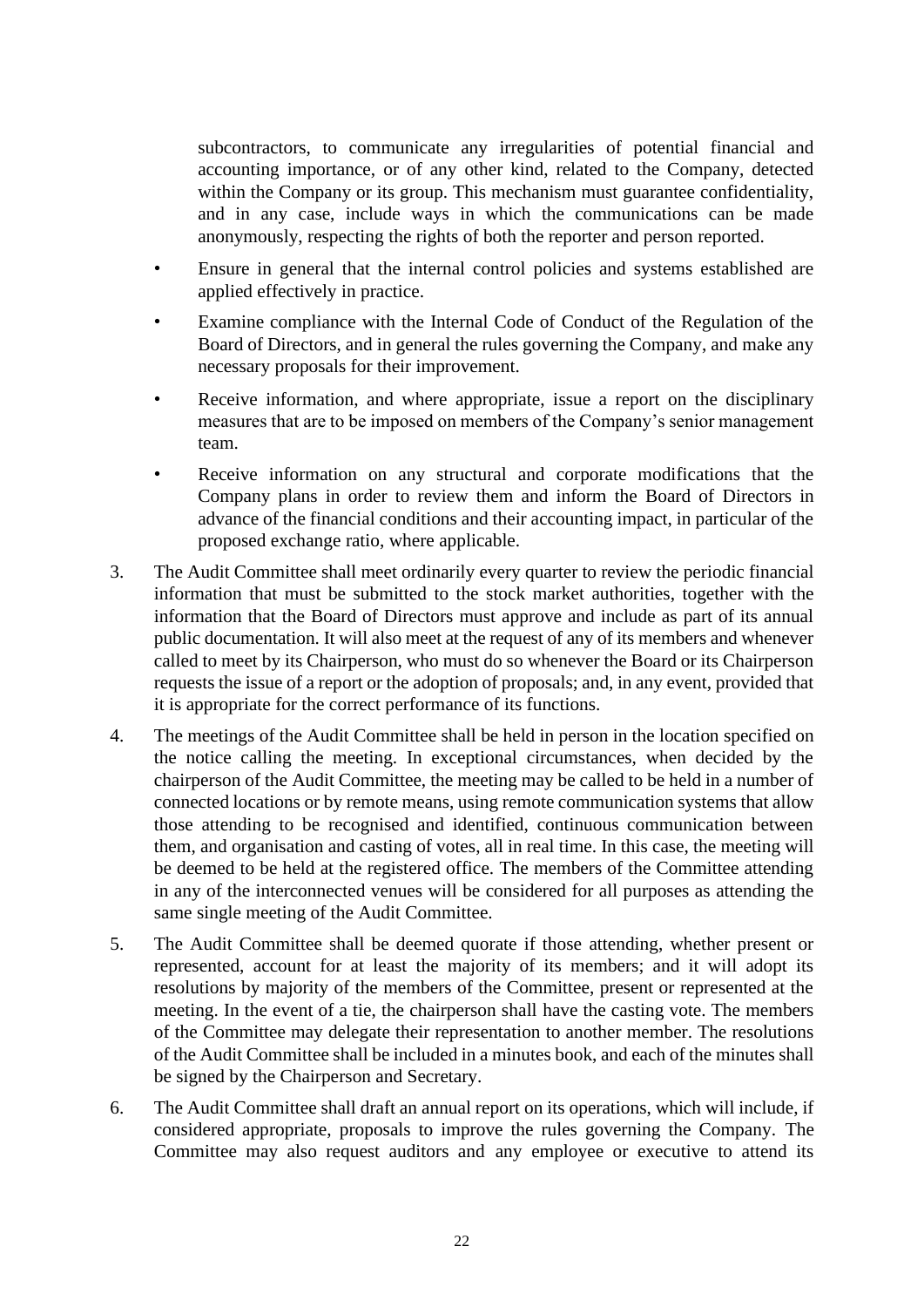meetings and ask for advice from external experts. The Audit Committee report will be available to shareholders and investors on the website.

#### **Article 48.- Appointments and Remunerations Committee: composition, powers and operation**

- 1. An Appointments and Remunerations Committee will be set up within the Board of Directors in accordance with the following rules:
	- a) The Appointments and Remunerations Committee shall be composed of at least three directors and at most five, appointed by the Board of Directors itself from among its non-executive directors. In any case, at least the majority of the Committee members will be independent directors. The members of the Appointments and Remunerations Committee will be appointed taking into account their knowledge, skills and experience in relation to the work that are called on to perform.
	- b) The Chairperson of the Appointments and Remunerations Committee must be an independent director, who must be replaced every four years. He may be re-elected one year after his term has elapsed.
	- c) The Committee's Secretary and, where required, Deputy Secretary, will be appointed from among the Committee members, or their posts will be filled by the Secretary and, where appropriate, the Deputy Secretary of the Board of Directors, respectively.
- 2. Without prejudice to any other duties that may be assigned to the Committee at any time by the Board of Directors, the Appointments and Remunerations Committee will perform the following basic functions:
	- Assess the skills, knowledge and experience needed for the Board of Directors. For this purpose, it will define the duties and expertise needed by the candidates to fill each vacancy and evaluate the time and dedication required to perform his duties.
	- Submit the proposal for appointments of independent directors to the Board of Directors for their designation by co-option or submission to the General Shareholders' Meeting, as well as the proposals for re-election or removal of said directors by the General Shareholders' Meeting.
	- Inform the Board of Directors of the proposal for appointments of the other directors for their designation by co-option or submission to the decision of the General Shareholders' Meeting, as well as the proposals for re-election or removal of said directors by the General Shareholders' Meeting.
	- Inform the Board of Directors of any proposed appointment or removal of senior managers and the basic terms of their contracts.
	- Inform the Board on matters of diversity and the qualifications of directors. For this purpose, it will establish a target for the presence of the least represented gender on the Board of Directors and draft guidelines on how to achieve this target.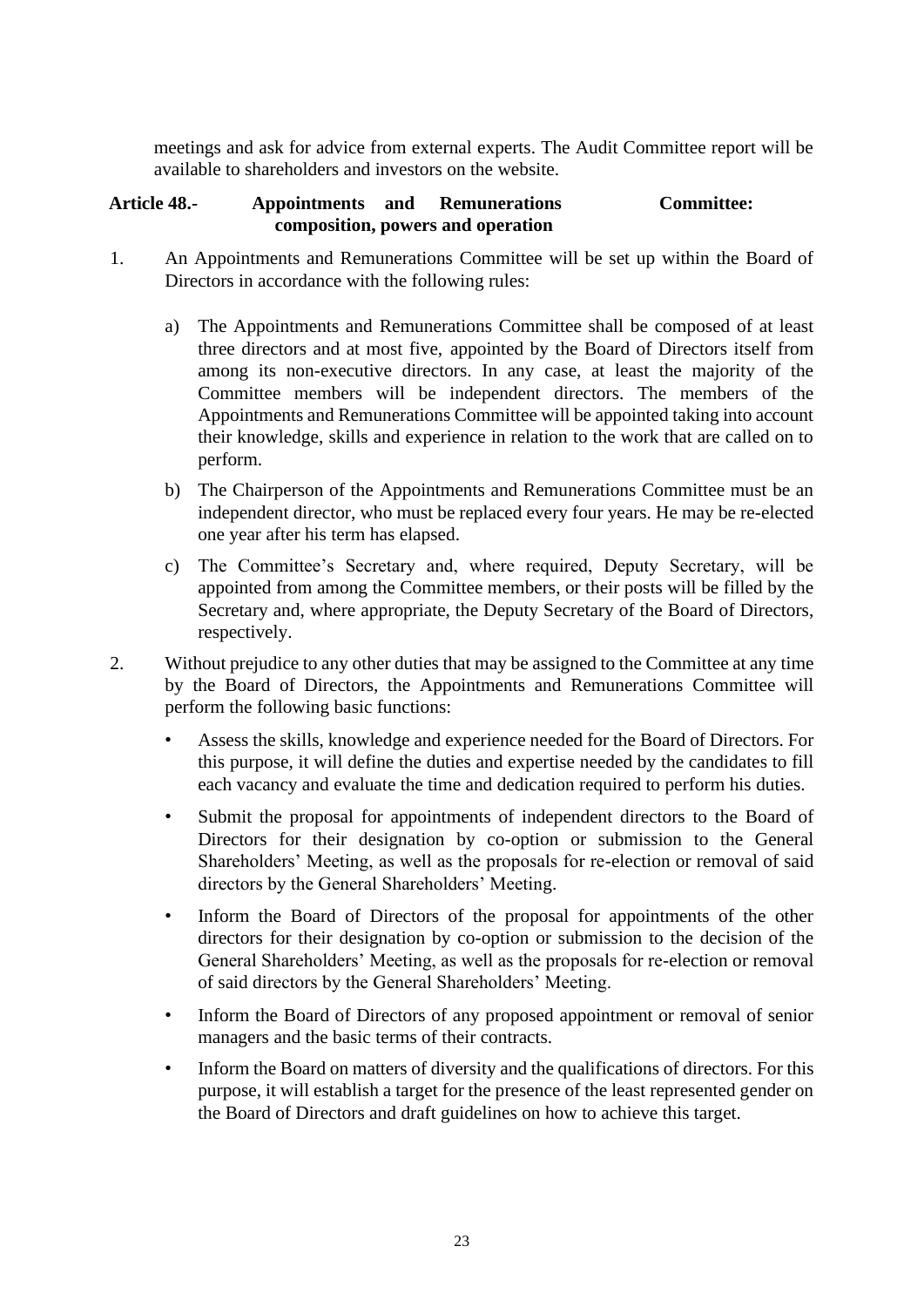- Propose to the Board of Directors: (i) the policy on the remuneration of directors and general managers, or those who carry out senior management functions and answer directly to the Board, the executive committees or chief executive officers; and (ii) the individual remuneration of the executive directors and the other conditions of their contracts; and ensure these conditions are met.
- Review periodically the remunerations policy applied to directors and senior management, including the share-based remuneration systems and their application; and guarantee that individual remuneration is proportional to what is paid to other directors and senior managers in the Company.
- Examine and organise the succession of the Chairperson of the Board of Directors, and of the Company's chief executive officer; and, if appropriate, make proposals to the Board to ensure the succession is smooth and well-planned.
- Ensure that the remunerations are transparent and check the information on the remuneration of directors and senior managers contained in the different corporate documents, including the annual report on directors' remuneration and in the annual corporate governance report; and submit any information that may be useful to the Board in this respect.
- 3. The Appointments and Remunerations Committee shall meet normally every quarter. It shall also meet whenever called by its chairperson, who must do so whenever the Board or its Chairperson requests the issue of a report or the adoption of proposals and, in any case, provided that it is appropriate for the correct performance of its functions.
- 4. The Committee meetings shall be held in person at the location stated in the notice. If, in exceptional circumstances, when decided by the chairperson of the Appointments and Remunerations Committee, the meeting are called to be held in a number of connected venues or by remote means, using remote communication systems that allow the recognition and identification of those attending, the permanent communication between them and the contributions and casting of the vote, all in real time. In this case, the meeting will be deemed to be held at the registered office. The Committee members attending any of the interconnected venues will be considered for all purposes as attending the same single meeting of the Appointments and Remunerations Committee.
- 5. The Appointments and Remunerations Committee shall be deemed validly constituted if those attending, whether present or represented, account for at least the majority of its members; and it will adopt its resolutions by majority of the members of the Committee, present or represented at the meeting. In the event of a tie, the chairperson shall have the casting vote. The members of the Committee may delegate their representation to another member. The resolutions of the Appointments and Remunerations Committee shall be included in a minutes book, and each of the minutes shall be signed by the Chairperson and Secretary.
- 6. The Appointments and Remunerations Committee shall draft an annual report on its operations and may also request the attendance at its sessions of any employee or executive and ask for advice from external experts. The report of the Appointments and Remunerations Committee will be available to shareholders and investors on the website.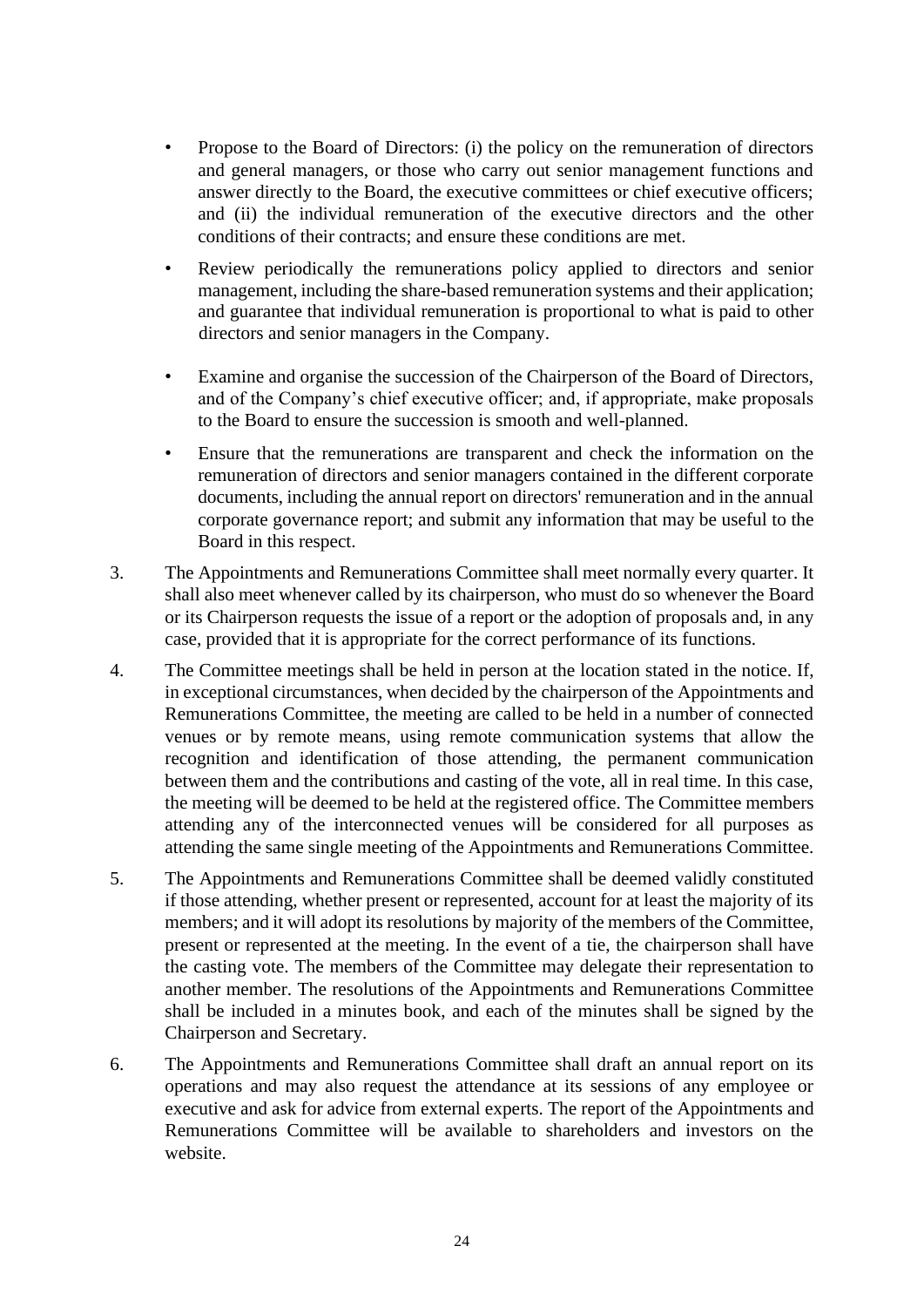# **TITLE VI. - ANNUAL CORPORATE GOVERNANCE REPORT AND CORPORATE WEBSITE**

### **Article 49.- Annual corporate governance report**

The Board of Directors must prepare an Annual Corporate Governance Report, which will be reviewed and approved at the same time as the annual accounts each year, with the content and structure established by applicable law at any time.

El Annual Corporate Governance Report will be included in a separate section of the management report and will also be given public exposure in accordance with the stock-market regulations.

# **Article 50.- Corporate website**

The Company shall make all the relevant information referring to its corporate governance available at its website [www.rovi.es](http://www.rovi.es/)*[.](http://www.rovi.es/)* The content and structure of the Company's website must reflect the legal provisions and other regulations relating to this matter which are applicable at any time.

The Board of Directors shall establish the content of the information to be provided on the website in accordance with legal provisions or those of the CNMV, and may agree to modify, remove or transfer the website. Any resolution to modify, remove or transfer the website must be entered in the Commercial Registry or notified to all the shareholders, and in any case shall be published in the Official Gazette of the Commercial Registry and on the website whose modification, transfer or removal has been agreed during the thirty days following the inclusion of the resolution.

# **TITLE VII.- BALANCE SHEETS**

#### **Article 51.- Fiscal year**

The fiscal year will run from 1 January to 31 December each year.

#### **Article 52.- Accounting documentation**

The Company must keep orderly accounts appropriate to its activity, to allow its transactions to be followed chronologically, and to prepare inventories and balance sheets.

The accounting books must be legalised by the Commercial Registry corresponding to the location of the registered office.

#### **Article 53.- Annual accounts**

The administrative body must within a maximum of three months after the close of the fiscal year draft the annual accounts, the management report and the proposed appropriation of earnings, as well as the consolidated annual accounts and management report, where applicable.

When the General Meeting is called, any shareholder may obtain from the Company, immediately and without payment, the documents that must be submitted for the approval of the General Meeting, together with the auditor's report. The notice calling the General Meeting must expressly mention this right.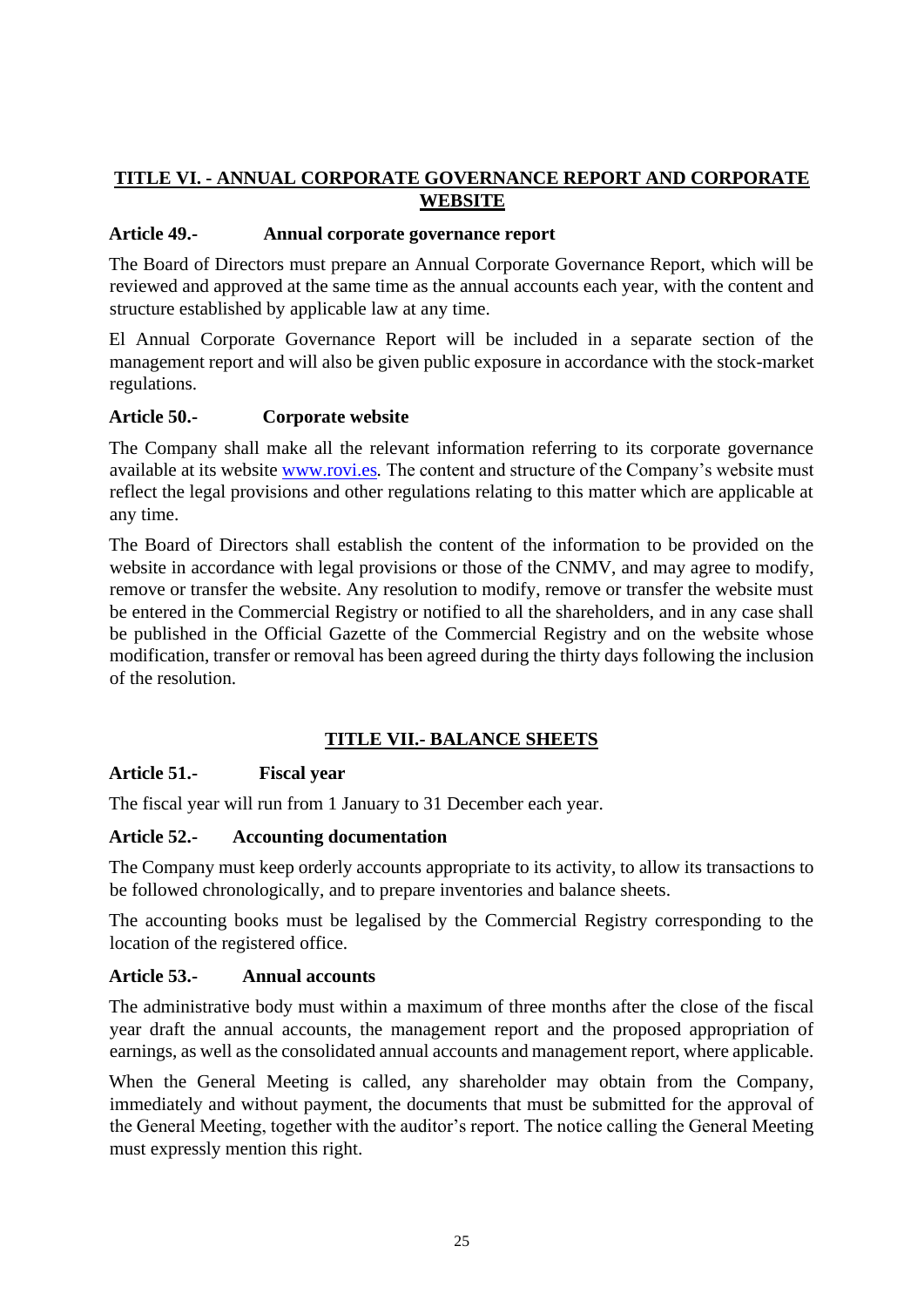# **Article 54.- Auditors**

The annual accounts and management report must be examined by the auditors, when there is an obligation to audit. The auditors will have at least one month starting from the time when they receive the accounts from the Company to present their report.

If once the auditor's report on the initial accounts has been signed and delivered, the directors have to reformulate the annual accounts, the auditor will have to issue a new report on the reformulated annual accounts.

The persons to carry out the audit of the annual accounts shall be appointed by the General Meeting before the end of the fiscal year to be audited, for a specific period of time, which may not be less than three years or more than nine, counting from the date on which the first fiscal year to be audited begins, notwithstanding the provisions in the law regulating the activity of auditors with respect to the possible extension and duration of the contracts with companies classified as entities of public interest.

The General Meeting may appoint one or more natural or legal persons to act together.

If those appointed are natural persons, the General Meeting must appoint as many alternates as there are auditors appointed.

The General Meeting may not revoke the auditors before the end of the period for which they were appointed, without just cause.

# **Article 55.- Approval of the annual accounts**

The annual financial statements and the management report must be approved by the Ordinary General Shareholders' Meeting, which will determine the appropriation of earnings for the fiscal year, in accordance with the balance sheet that has been closed.

# **Article 56.- Filing the annual accounts**

Within the month following approval of the annual accounts and management report, these documents must be filed together with the other documents required by law, and with the certification of this approval and appropriation of earnings, for filing at the Commercial Registry in the form determined by law.

#### **Article 57.- Appropriation of annual earnings**

After covering the legal provision for reserves and other legally established contributions, the General Meeting may allocate from the net profit obtained each fiscal year the sum it considers appropriate to the voluntary reserves or any other legally permitted contribution. Any remainder will be distributed between the shareholders in the form of dividends in proportion to the capital they have disbursed. The dividends will be paid at the time determined by the General Meeting itself.

Dividends unclaimed after five years from the date specified for their collection will revert to the Company.

In general, once the items required by law are covered, dividends may only be distributed against earnings for the fiscal year or the freely allocated reserves, if the book equity is not or, as a result of the distribution, is no longer, less than the share capital.